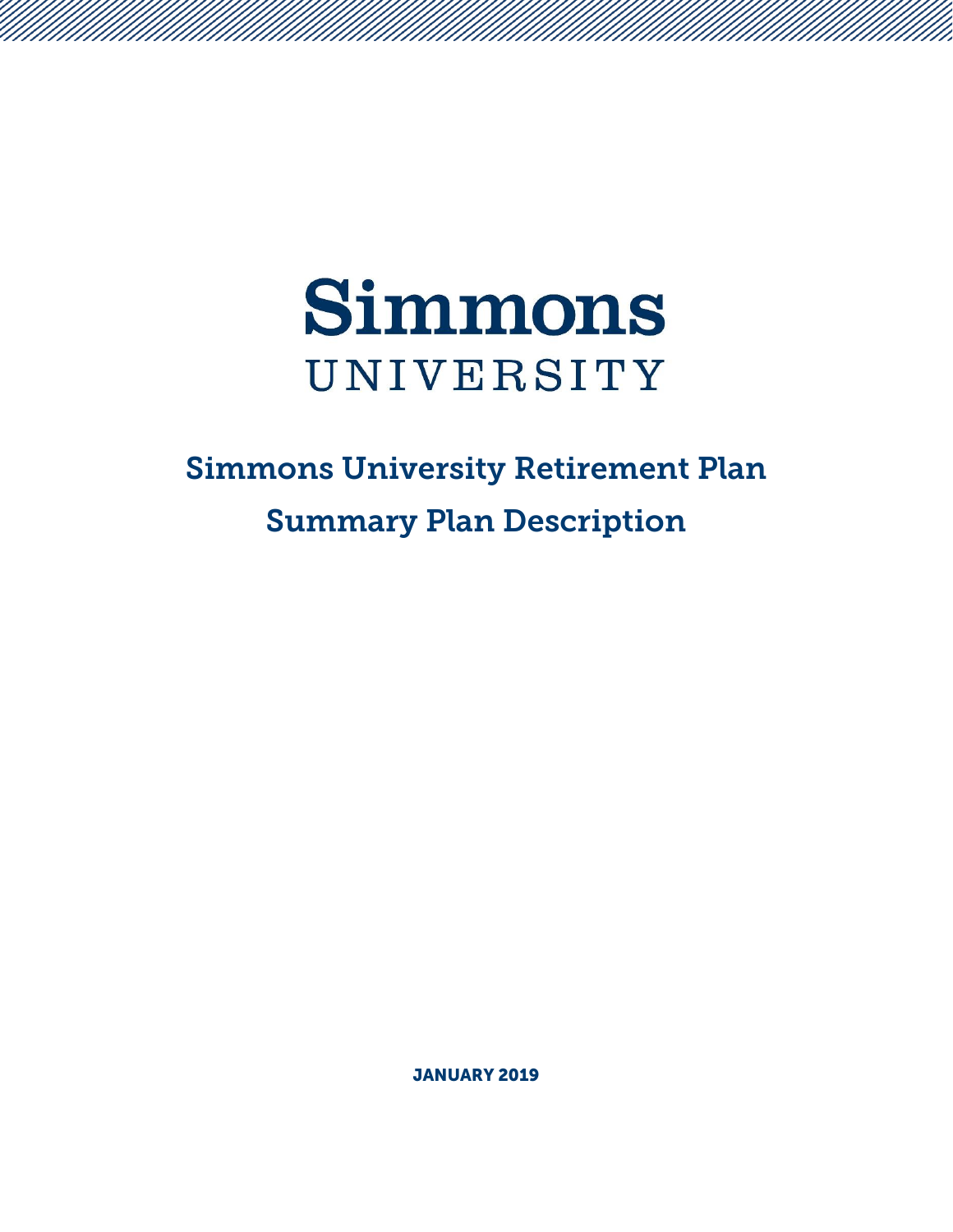# Table of Contents

| Am I eligible to contribute a portion of my Pay as a pre-tax Deferral to the Plan?4                                                                                       |  |
|---------------------------------------------------------------------------------------------------------------------------------------------------------------------------|--|
|                                                                                                                                                                           |  |
| What requirements do I have to meet before I am eligible to participate in the Plan?5                                                                                     |  |
| What happens to my Plan eligibility if I terminate my employment and am later rehired?5                                                                                   |  |
|                                                                                                                                                                           |  |
|                                                                                                                                                                           |  |
|                                                                                                                                                                           |  |
| If I make Deferrals to the Plan, will the University match any of those contributions? 6                                                                                  |  |
|                                                                                                                                                                           |  |
| What if I don't make a specific election to contribute some of my Compensation into the                                                                                   |  |
| Can I change my contribution rate or stop making Deferrals after I start participating in the                                                                             |  |
| You may change the amount you are deferring into the Plan or stop making Deferrals<br>altogether at any time of the year. Please visit the Benefits intranet page for the |  |
|                                                                                                                                                                           |  |
| If I have money in other retirement plans, can I combine them with my accumulation under                                                                                  |  |
|                                                                                                                                                                           |  |
|                                                                                                                                                                           |  |
| Will I be able to keep my Employer contributions if I terminate employment or am no                                                                                       |  |
|                                                                                                                                                                           |  |
|                                                                                                                                                                           |  |
| Who is responsible for selecting the investments for my contributions under the Plan?  9                                                                                  |  |
|                                                                                                                                                                           |  |
|                                                                                                                                                                           |  |
|                                                                                                                                                                           |  |
|                                                                                                                                                                           |  |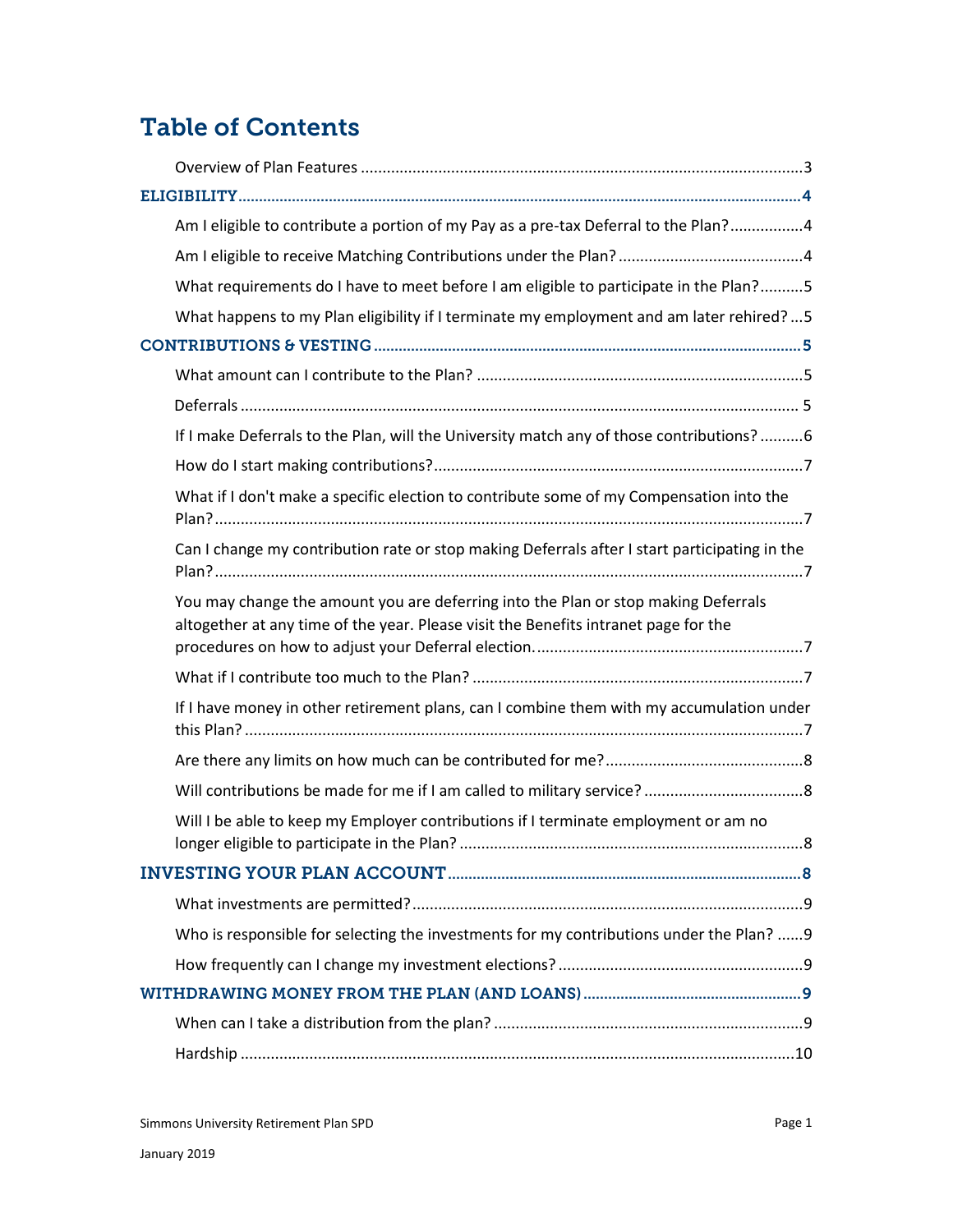| If I am married, does my spouse have to approve my distributions from the Plan?11              |  |
|------------------------------------------------------------------------------------------------|--|
| How will my money be distributed to me if I request a payout from the Plan?11                  |  |
|                                                                                                |  |
|                                                                                                |  |
|                                                                                                |  |
|                                                                                                |  |
|                                                                                                |  |
|                                                                                                |  |
|                                                                                                |  |
|                                                                                                |  |
|                                                                                                |  |
|                                                                                                |  |
|                                                                                                |  |
|                                                                                                |  |
|                                                                                                |  |
|                                                                                                |  |
|                                                                                                |  |
| Does participation in the Plan provide any legal rights regarding my employment?16             |  |
| Can creditors or other individuals request a payout from my Plan balance?17                    |  |
|                                                                                                |  |
|                                                                                                |  |
|                                                                                                |  |
| If I need to take legal action with respect to the Plan, who is the agent for service of legal |  |
|                                                                                                |  |
|                                                                                                |  |
|                                                                                                |  |
|                                                                                                |  |
|                                                                                                |  |
|                                                                                                |  |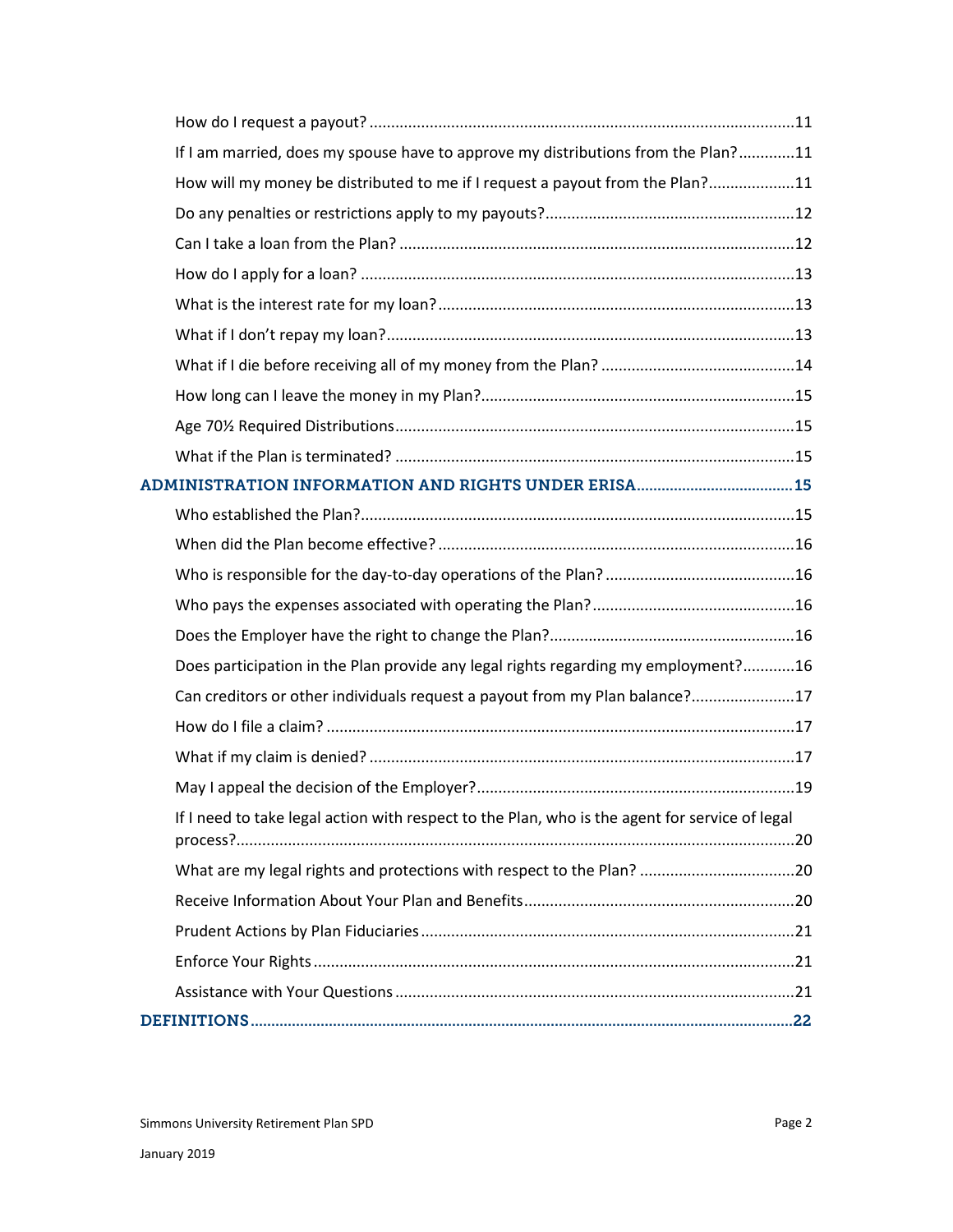# INTRODUCTION

Simmons University maintains the Simmons University Retirement Plan (the "Plan") and we hope this document will be a resource in helping you, our eligible faculty and staff, understand what the Plan offers as you save for retirement.

The Plan is governed by a complex legal agreement – the Plan document - which contains all of the provisions that the Internal Revenue Service (IRS) requires. The Plan document must follow certain federal laws and regulations that apply to retirement plans. The Plan document may change as new or revised laws or regulations take effect. Your Employer also has the right to modify certain features of the Plan from time to time. You will be notified about changes affecting your rights under the Plan.

This Summary Plan Description ("SPD") summarizes the important features of the retirement Plan, including your benefits and obligations under the Plan, as in effect on January 1, 2019. If you want more detailed information regarding certain plan features or have questions about the information contained in this SPD, please contact the Benefits and Payroll Department at Simmons University. You may also examine or receive a copy of the Plan document from the Benefits and Payroll Department. Certain terms in the SPD have a special meaning when used in the Plan. These terms are capitalized throughout the SPD and are defined in more detail in the DEFINITIONS section of the SPD. If any information in this SPD conflicts with the terms of the Plan document adopted by Simmons University, the terms of the Plan document – not this SPD will govern.

All dollars contributed to the Plan will be invested either in annuity contracts or in mutual funds as offered under the Plan from time to time and held in custodial accounts. Simmons University has entered into agreements constituting or governing the annuity contracts and custodial accounts (the "Group Agreements"). The Group Agreements may contain unique rules that apply to each Plan investment and may, in some cases, limit your options under the Plan. For example, a Group Agreement may contain a provision which prohibits loans, even if the Plan generally allows loans. If this is the case, you would not be able to take a loan from the accumulation in an investment option governed by that Group Agreement. You may review the applicable Group Agreement (in conjunction with this SPD) to gain a full understanding of your rights and obligations under the Plan. Contact TIAA at 800-842-2888 to obtain copies of the Group Agreements or to receive more information regarding the investment options available under the Plan.

# <span id="page-3-0"></span>Overview of Plan Features

Through the Plan, you may be eligible to save from 1% to 100% of your Compensation, up to federal limits, on a tax-deferred basis.

If you are eligible for Matching Contributions and satisfy the Plan's requirements, your Employer may, in its discretion, make a matching contribution to your Employer Matching Contribution account.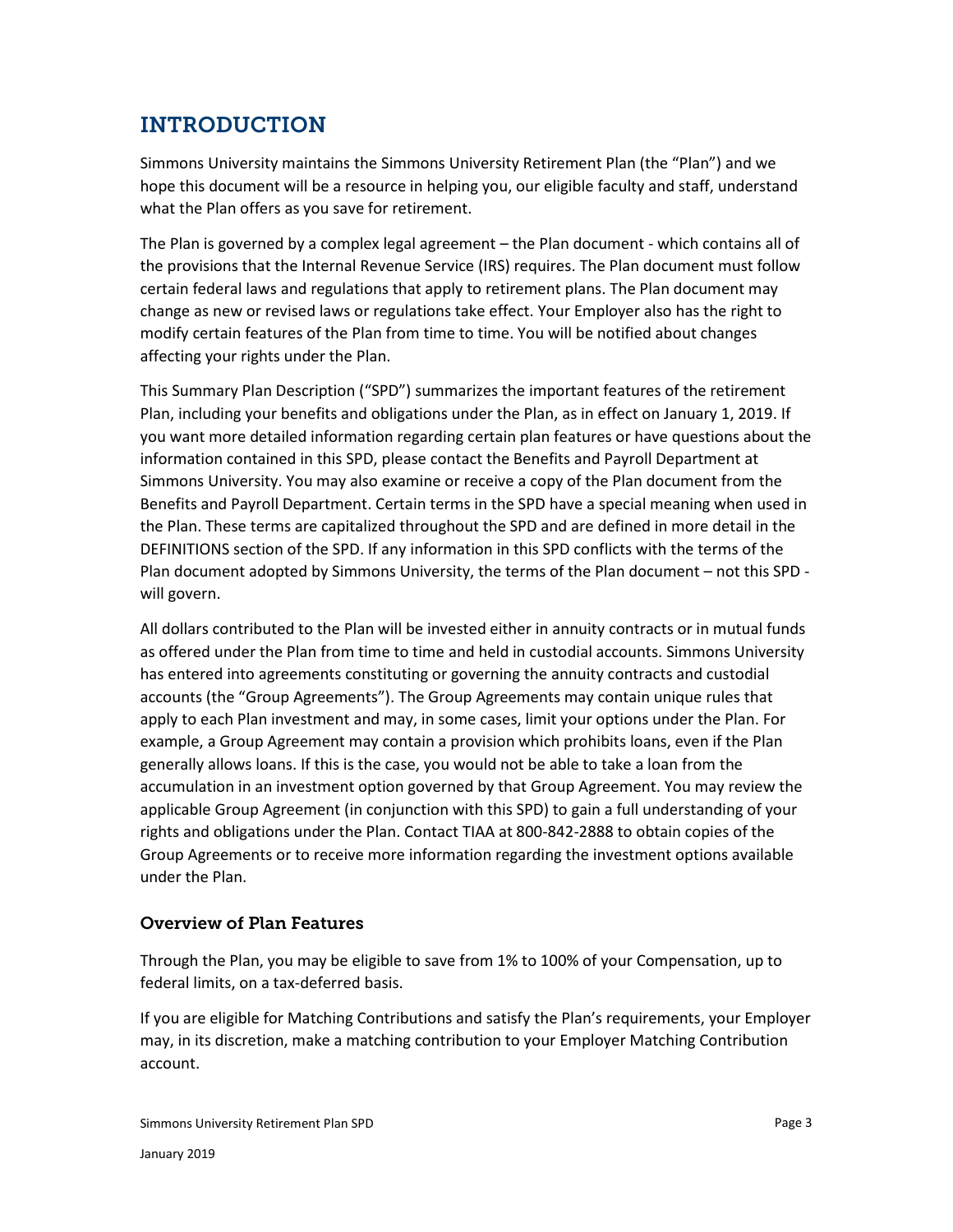You can invest your Plan accounts in a broad array of investment funds.

You can change the amount of eligible pay that you save. Changes are effective as of the next administratively feasible payroll cycle after you request the change.

Under normal circumstances, you can change your investments every day the investment markets are open for trading.

Under certain circumstances, you can withdraw part or all of certain accounts while you are working for your Employer. You can also borrow against your Plan accounts while you work for your Employer.

You are always 100% vested in your contributions to the Plan, and will vest in any matching contributions you receive after one year of service.

# <span id="page-4-0"></span>ELIGIBILITY

# <span id="page-4-1"></span>Am I eligible to contribute a portion of my Pay as a pre-tax Deferral to the Plan?

You are eligible to contribute a portion of your pay to the Plan as a pre-tax Deferral, unless you fall into the following category of excluded employees.

Students who are enrolled and regularly attending classes offered by Simmons.

#### <span id="page-4-2"></span>Am I eligible to receive Matching Contributions under the Plan?

Once you have met the service requirements listed below, you will become eligible to receive Matching Contributions from the University as long as you make pre-tax contributions to the Plan and do not fall into one of the following categories of excluded employees.

- Employees who normally work less than 20 hours per week are excluded, except that any employee who works 1,000 hours in an eligibility computation period is eligible at the end of such period. Adjunct faculty members, i.e., those faculty members who are contracted to work less than half-time and who are not proportional faculty members, are excluded by the terms of the Plan from receiving Matching Contributions. For the avoidance of doubt, proportional faculty members, i.e., those who are expected to work at least half-time and carry out the full scope of faculty responsibilities, though at a level consistent with the faculty member's proportional status, are eligible by the terms of the Plan to receive Matching Contributions.
- Students who are enrolled and regularly attending classes offered by Simmons.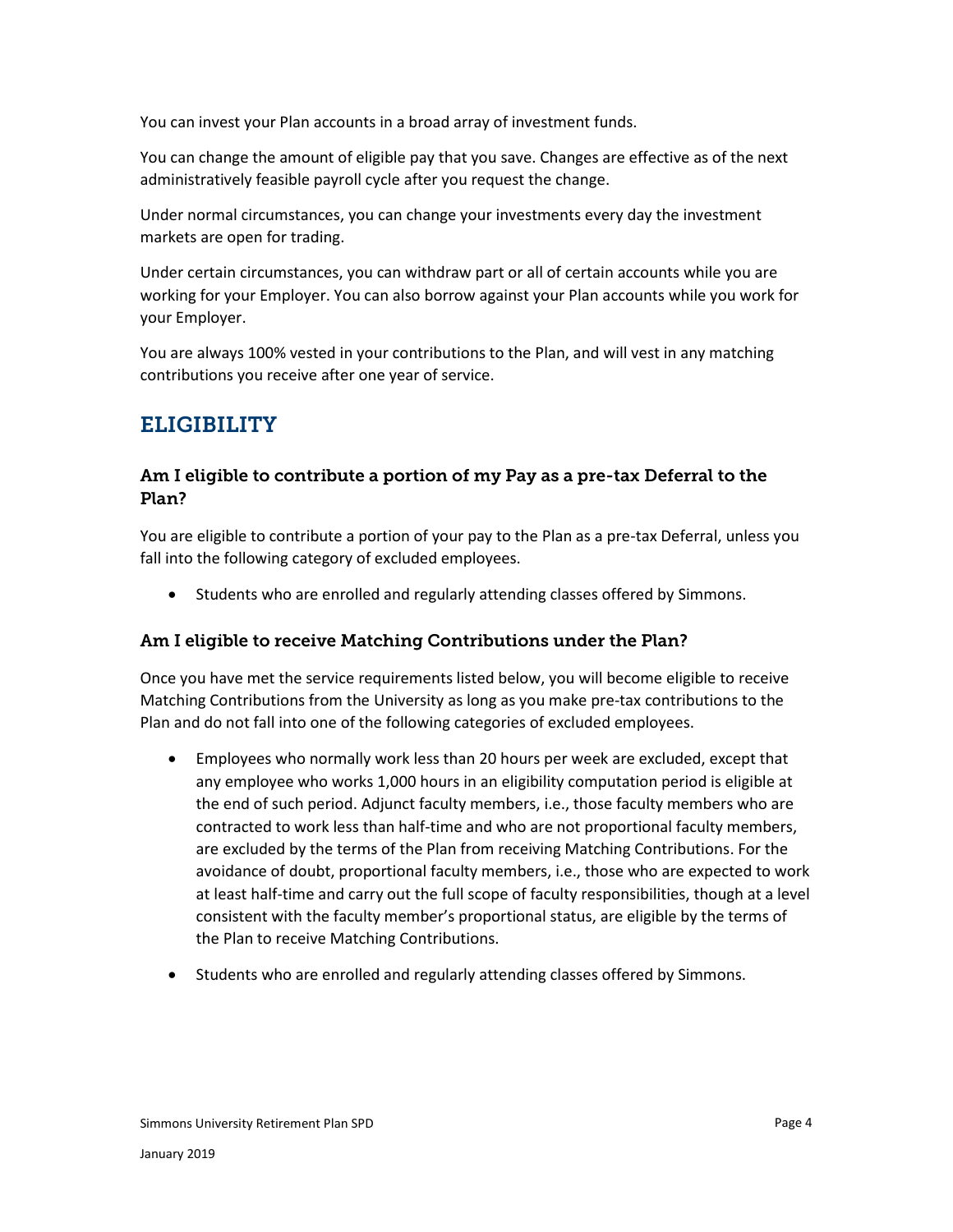# <span id="page-5-0"></span>What requirements do I have to meet before I am eligible to participate in the Plan?

Unless you are part of an excluded class of employees noted above, you may participate in the Plan by making pre-tax Deferrals as soon as administratively feasible after your hire date.

You will be eligible to receive Matching Contributions at the time you begin making pre-tax Deferrals under the Plan.

# <span id="page-5-1"></span>What happens to my Plan eligibility if I terminate my employment and am later rehired?

Once you satisfy the eligibility requirements and enter the Plan, you will continue to participate while you are still employed by the University, even if you have a break in eligibility service. A break in service occurs when you do not work more than 500 hours in a plan year. If you had not yet satisfied the eligibility requirements and had a break in eligibility service, periods before your break in service will not be taken into account and you will have to satisfy the eligibility requirements following your break in service. Periods during which you have a break in eligibility service will not count against you if you were absent because you were pregnant, had a child or adopted a child, were serving in the military, or provided service during a national emergency and re-employment is protected under federal or state law, and you return to employment within the time required by law.

If you had met the eligibility requirements for Matching Contributions and were a Participant in the Plan before terminating employment or having a break in eligibility service, and are later rehired as an eligible employee, you will enter the Plan immediately. If you were not a Participant before the break in eligibility service, and are rehired, you will need to again satisfy the Plan's eligibility requirements for Matching Contributions.

# <span id="page-5-2"></span>CONTRIBUTIONS & VESTING

# <span id="page-5-3"></span>What amount can I contribute to the Plan?

#### <span id="page-5-4"></span>**DEFERRALS**

You will be able to contribute 1-100% of your Compensation as a pre-tax Deferral unless you are a member of one of the excluded classes listed previously. The maximum dollar amount that you can contribute to the Plan each year is limited to \$19,000 (for 2019) and includes contributions you make to certain other deferral plans (e.g., other 401(k) plans, salary deferral SEP plans, and 403(b) tax-sheltered annuity plans). This amount may increase as the cost of living increases. Deferrals (and the related earnings) are always fully vested and cannot be forfeited. So if you were to leave your Employer, you would be entitled to the full Deferral balance (plus earnings).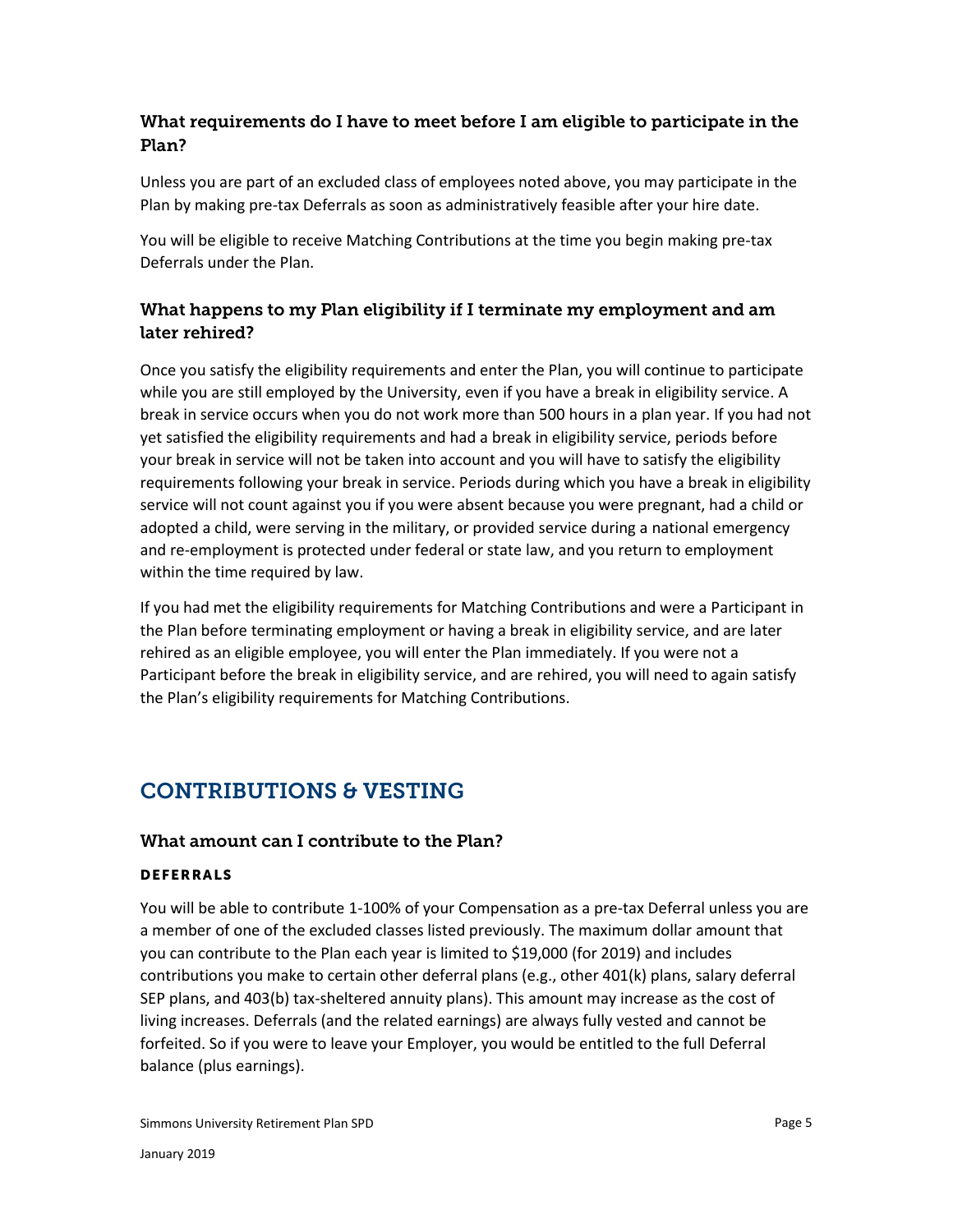The amount of your Compensation that you decide to defer into the Plan generally will be contributed on a pre-tax basis. That means that, unlike the compensation that you actually receive, the pre-tax contribution (and all of the earnings accumulated while it is invested in the Plan) will not be taxed at the time it is paid by your Employer. Instead, it will be taxable to you when you take a payout from the Plan. These contributions will reduce your taxable income in each year that you make a contribution, but will be treated as compensation for Social Security taxes.

EXAMPLE: Assume your Compensation is \$25,000 per year. You decide to contribute five percent of your Compensation into the Plan. Your Employer will pay you \$23,750 as gross taxable income and will deposit \$1,250 (five percent) into the Plan. You will not pay federal income taxes on the \$1,250 (plus earnings on the \$1,250) until you withdraw it from the Plan.

#### **CATCH-UP CONTRIBUTIONS**

Age 50 Catch-up Contributions - If you are eligible to make Deferrals and you turn age 50 before the end of any calendar year, you may defer up to an extra \$6,000 each year (for 2019) into the Plan as a pre-tax contribution once you meet certain Plan limits. The maximum catch-up amount may increase as the cost of living increases.

#### SPECIAL 403(B) CATCH-UP CONTRIBUTIONS

If you have worked at least 15 years for the Employer, and the Employer is a qualified organization, you may make a special catch-up contribution equal to the smallest of the three amounts listed below:

- 1. \$3,000
- 2. \$15,000 minus the amount of Special 403(b) Catch-Up Contributions made in prior years
- 3. (\$5,000 times the number of years you have worked for the Employer) minus (the total amount of Deferrals made while you worked for the Employer)

These catch-up contributions will be eligible for Matching Contributions from your Employer (if any).

If you qualify for both the age 50 catch-up contributions and the special 403(b) catch-up contributions, your catch-up contributions will be allocated first as special 403(b) catch-up contributions. Catch-up contributions (and the related earnings) are considered Deferrals and are always fully vested. So if you were to leave your Employer, you would be entitled to the full catch-up balance (plus earnings).

# <span id="page-6-0"></span>If I make Deferrals to the Plan, will the University match any of those contributions?

Each year that you contribute a portion of your Compensation into the Plan as a pre-tax Deferral, the University may make a contribution to the Plan as a Matching Contribution on your behalf, provided you satisfy the other eligibility criteria described above (except in the case of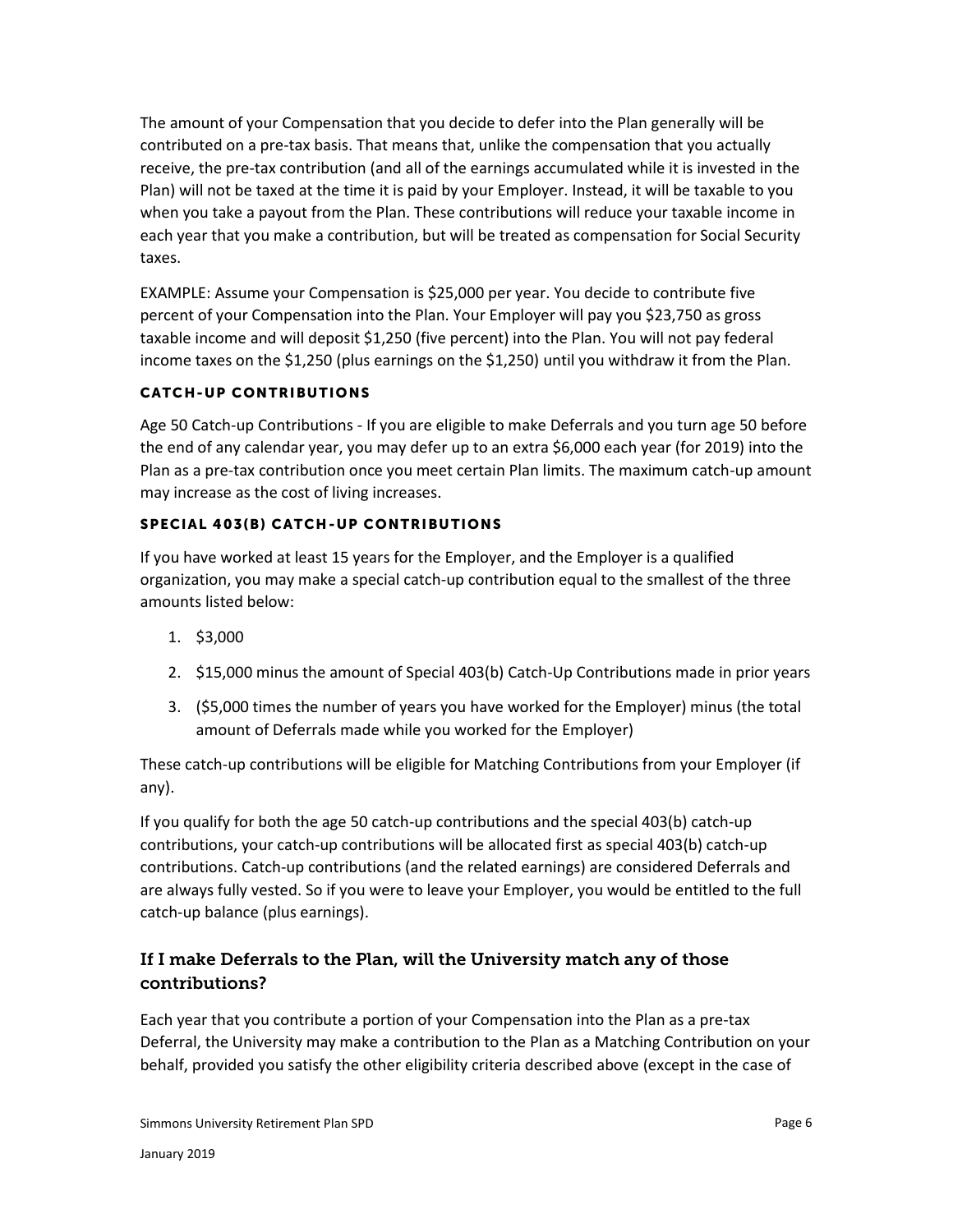any Performance Matching Contribution, for which different eligibility criteria may apply as determined in the sole discretion of the Employer). The amount of any Matching Contribution or Performance Matching Contribution will be determined each year by the University.

# <span id="page-7-0"></span>How do I start making contributions?

To begin deferring a portion of your Compensation into the Plan, you must follow the procedures established by the University. Please visit the Benefits intranet page for the procedures.

# <span id="page-7-1"></span>What if I don't make a specific election to contribute some of my Compensation into the Plan?

You are not required to defer a portion of your Compensation into the Plan. If you elect 0%, waive enrolling in the benefits, or you simply fail to follow the procedures established by the University for making a Deferral election, you will not be enrolled in the Plan as a deferring Participant (i.e., 0% of your Compensation will be deferred into the Plan).

# <span id="page-7-2"></span>Can I change my contribution rate or stop making Deferrals after I start participating in the Plan?

<span id="page-7-3"></span>You may change the amount you are deferring into the Plan or stop making Deferrals altogether at any time of the year. Please visit the Benefits intranet page for the procedures on how to adjust your Deferral election.

# <span id="page-7-4"></span>What if I contribute too much to the Plan?

If you contribute too much to the Plan as a Deferral, you must take the excess amount (plus any earnings on the excess) out of the Plan by April 15 of the year following the year the money was contributed to the Plan. You must notify the Benefits and Payroll Department, in writing, of the excess amount by March 1 and request that it be removed. The excess amount is taxable to you in the year you contributed it to the Plan. If you do not remove it by the deadline, additional taxes will apply.

# <span id="page-7-5"></span>If I have money in other retirement plans, can I combine them with my accumulation under this Plan?

Simmons University allows you to roll over dollars you have saved in other retirement arrangements into this Plan after you become eligible to participate in the Plan. Please contact TIAA to determine whether your prior plan balance is qualified to be rolled into this Plan. TIAA can be reached at 800-842-2888.

Generally speaking, the Plan will accept amounts rolled over from a prior plan if the prior plan was a: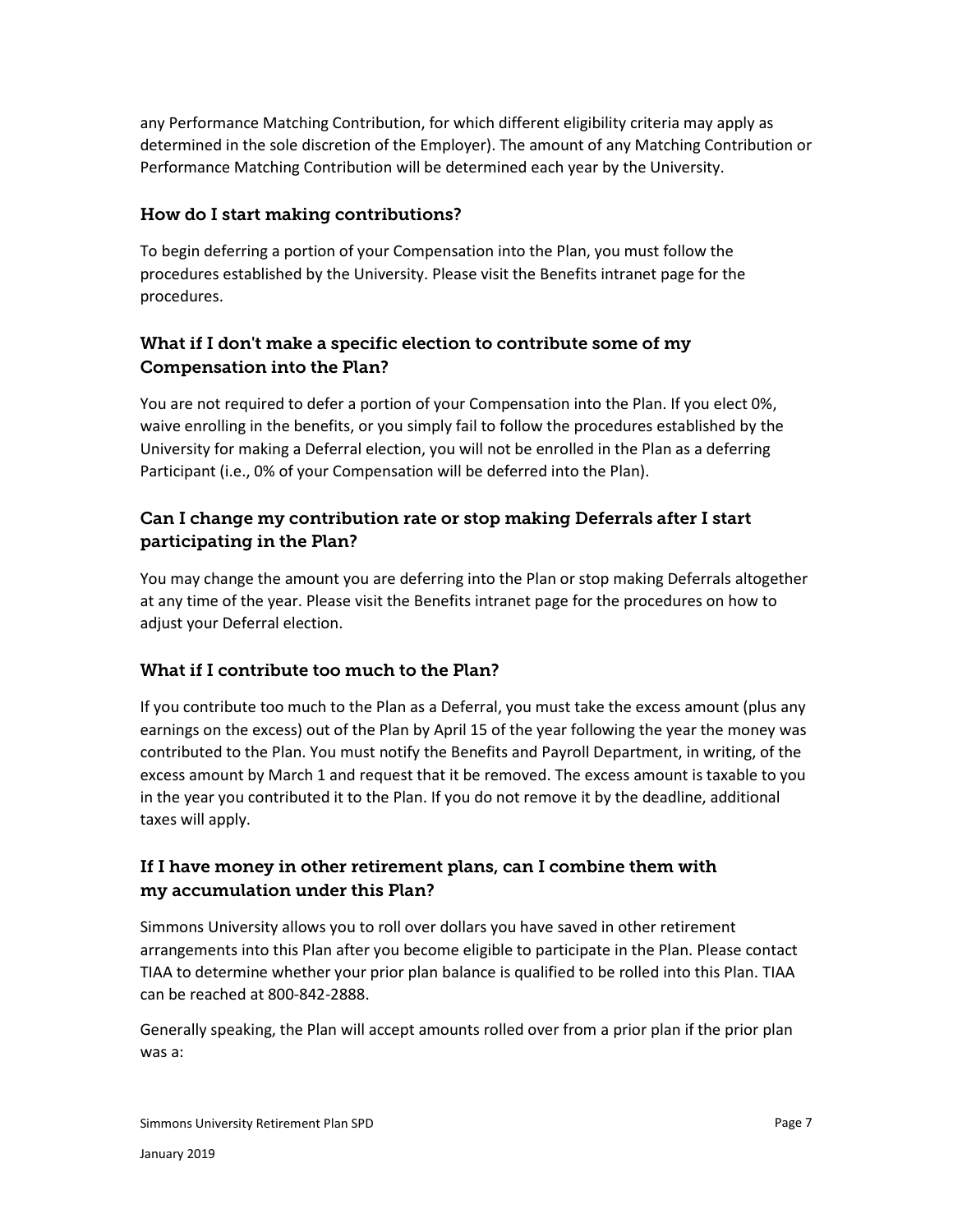- qualified retirement plan (e.g., 401(k) plan, profit sharing plan, money purchase pension plan, target benefit plan);
- 403(b) tax-sheltered annuity plan;
- government 457(b) plan; or
- **•** Traditional IRA

Participants and/or beneficiaries who received Required Minimum Distributions (RMDs) in 2009 and extended RMDs distributed for 2009 were allowed to roll those distributions over into this Plan in accordance with the rollover contributions rules listed above.

Rollover contributions are always 100 percent vested and nonforfeitable.

## <span id="page-8-0"></span>Are there any limits on how much can be contributed for me?

In addition to the Deferral limit described previously, you may not have total contributions (including Deferrals) of more than \$56,000 (for 2019), plus any age 50 catch-up contributions, in 2019 or an amount equal to 100% of your Compensation, whichever is less, allocated to the Plan for your benefit each year. The \$56,000 (for 2019) limit may increase as the cost of living increases, and is the total amount that can be contributed across all retirement plans sponsored by your Employer.

## <span id="page-8-1"></span>Will contributions be made for me if I am called to military service?

If you are reemployed by the University after completing military service, you may be entitled to receive certain make-up contributions from the University. You may also have the option of making up missed employee contributions and receiving a Matching Contribution, if applicable, on these contributions.

If you are reemployed after military service, contact the Benefits & Payroll Department for more information about your options under the Uniformed Services Employment and Reemployment Rights Act (USERRA).

# <span id="page-8-2"></span>Will I be able to keep my Employer contributions if I terminate employment or am no longer eligible to participate in the Plan?

<span id="page-8-3"></span>You will fully vest in any matching contributions that you receive from the University as your Employer contributions after one year of service with the University. Once such contributions are fully vested they cannot be forfeited, even if you terminate employment or become ineligible participate in the Plan.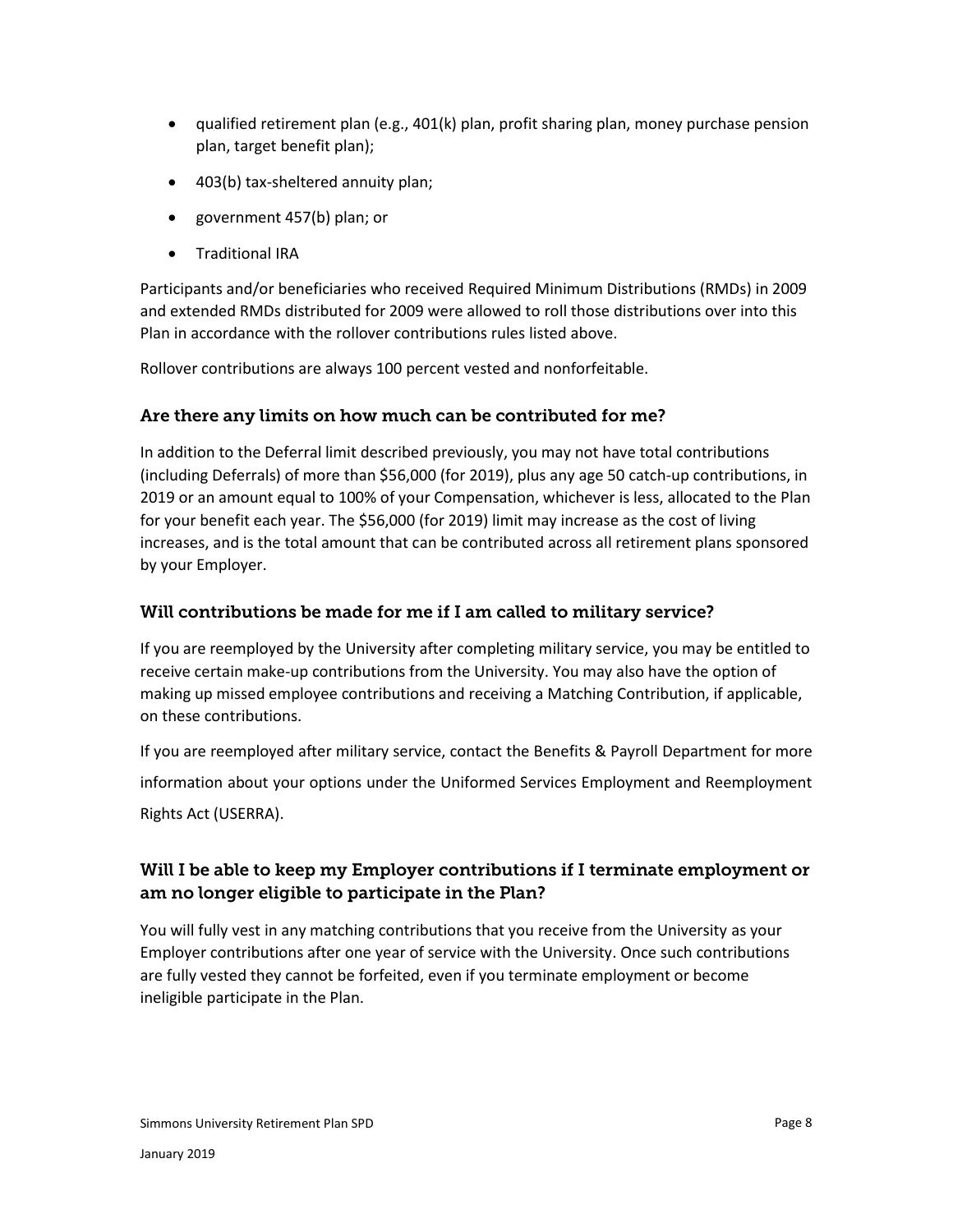# INVESTING YOUR PLAN ACCOUNT

#### <span id="page-9-0"></span>What investments are permitted?

Simmons University (or a delegee) will select the investment options that will be available under the Plan. The list of approved investment options may change as the University considers appropriate. You should carefully review the Group Agreement, the prospectus, or other available information before making investment decisions. You may obtain information about your investment options by contacting TIAA at 800-842-2888.

# <span id="page-9-1"></span>Who is responsible for selecting the investments for my contributions under the Plan?

You have the right to decide how your Plan balance will be invested. The University will establish administrative procedures that you must follow to select your investments. Simmons will designate a list of investment options that you may select for new contributions to the Plan. You will have the ability to transfer your Plan balance among these investment options, to the extent permitted by the applicable Group Agreement. Contact TIAA at 800-842-2888 if you need more information on the investment options available under the Plan. If you do not select investments for your Plan account, the Employer will invest your account in a qualified default investment alternative (or "QDIA").

Simmons University intends to operate this Plan in compliance with Section 404(c) of the Employee Retirement Income Security Act (ERISA), and Title 29 of the Code of Federal Regulations Section 2550.404c-1. This means that the University and others in charge of the Plan will not be responsible for any losses that result from investment directions given by you or your beneficiary.

#### <span id="page-9-2"></span>How frequently can I change my investment elections?

You may change your initial investment selections as frequently as permitted under the applicable Group Agreement. Please call TIAA directly at 800-842-2888 to learn more.

# <span id="page-9-3"></span>WITHDRAWING MONEY FROM THE PLAN (AND LOANS)

#### <span id="page-9-4"></span>When can I take a distribution from the plan?

You may request a distribution of contributions in the following events:

- You terminate employment from Simmons University
- You become Disabled (as defined in this document)
- You reach age 59<sup>1/2</sup>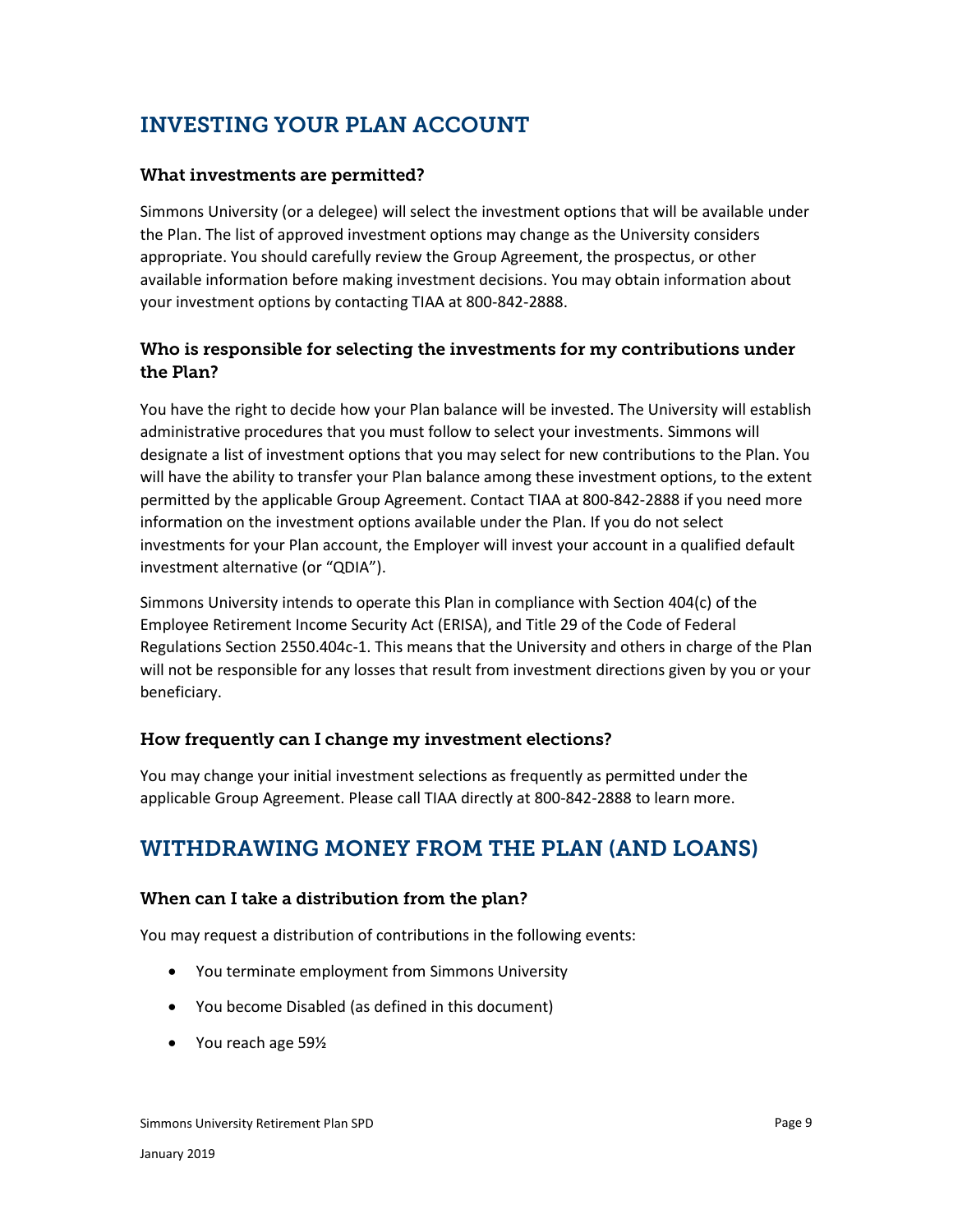- On account of hardship (from your own contributions and employer contributions into annuity contracts)
- At any time with respect to pre-1989 elective Deferrals invested in an annuity contract

#### <span id="page-10-0"></span>HARDSHIP

If you experience a financial hardship as defined below and you have no other available resources, you may take a distribution from the Deferrals you have contributed to the Plan, unless restricted under the terms of the applicable Group Agreement. You may also take a portion of the contributions you receive from Simmons University that are held in annuity contracts.

The following events qualify as a hardship distribution under the Plan:

- medical expenses for you, your spouse or your dependents, or your beneficiary,
- payment to purchase your principal residence,
- post-secondary tuition and education-related expenses for you, your spouse or your dependents, or your beneficiary
- payments to prevent eviction from your principal residence,
- funeral expenses for you, your spouse or your dependents, or your beneficiary,
- payments to repair your principal residence that would qualify for a casualty loss deduction.

Before you take a hardship distribution, you must take all other distributions and all nontaxable loans available to you under the Plan. If you are under age 59½, the amount you take out of the Plan as a hardship distribution may be subject to a 10 percent penalty tax.

You may be able to take a penalty-free distribution from your Deferrals if you were called to active military duty after September 11, 2001. In order to qualify for these penalty-free distributions, you must have been ordered or called to active duty for a period of at least 180 days or an indefinite period and your distribution must have been taken after you were called to duty and before your active duty ended.

If you are on active duty in the uniformed services for a period of more than 30 days, you may elect to take a distribution of your Deferrals from the Plan without severing from employment with Simmons University.

**Please note** that if you choose to take distributions under this provision, you will not be permitted to make Deferrals, Nondeductible Contributions and/or Mandatory Employee Contributions to the Plan during the six-month period beginning on the date of the distribution.

The Group Agreement governing the investment options that you selected for your Plan contributions may contain additional limits on when you can take a distribution, the form of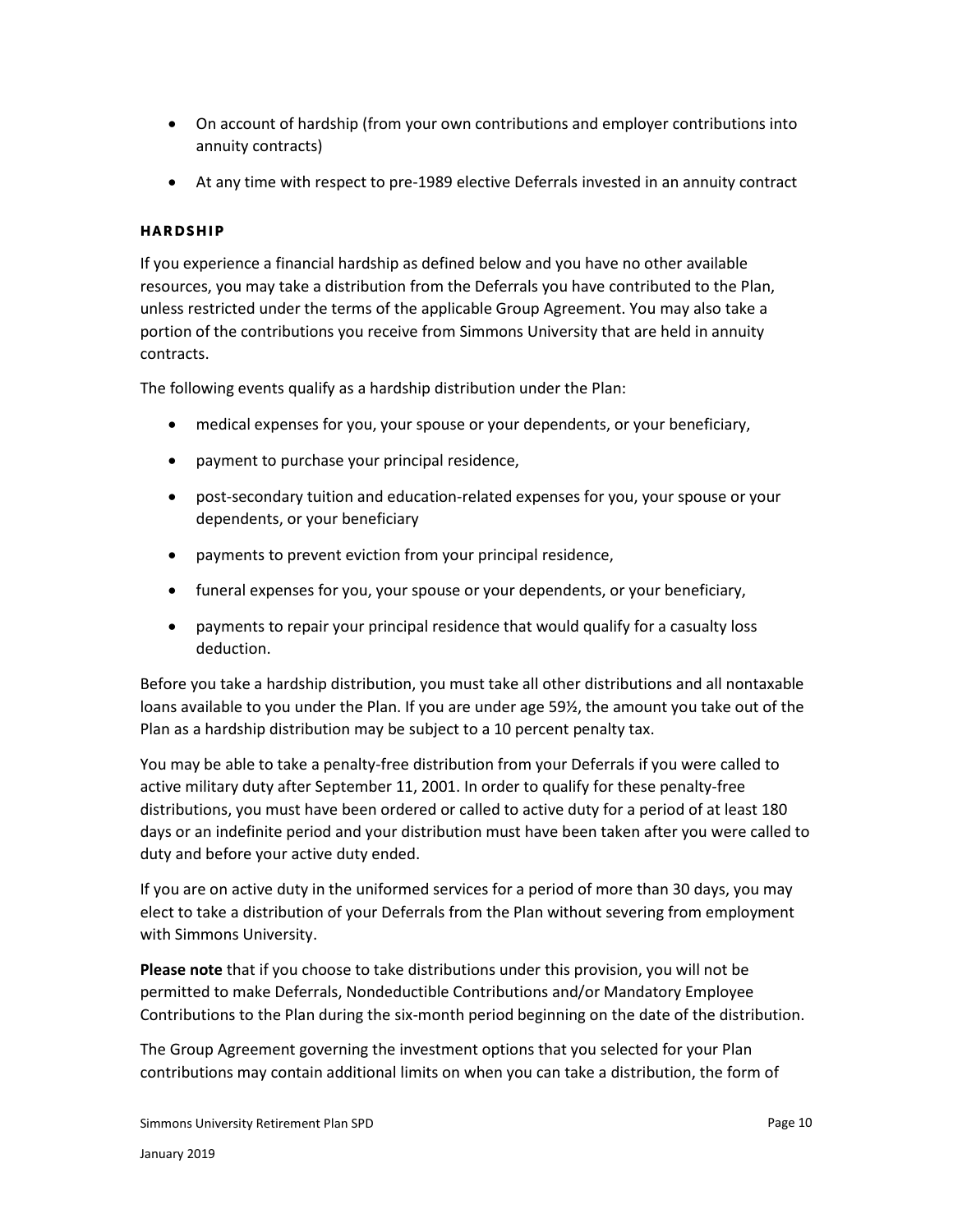distribution that may be available as well as your right to transfer among approved investment options. Contact TIAA if you have questions regarding your distribution options.

# <span id="page-11-0"></span>How do I request a payout?

You must complete a payout request form provided by TIAA and approved by the Benefits & Payroll Department for processing distributions.

If you are taking a hardship distribution, you must provide documents to verify that you have a hardship event that qualifies for a Plan distribution.

If you die, become disabled, or reach age 59 ½ and you qualify for and request a distribution, your distribution will begin as soon as administratively feasible after the date you (or your beneficiary in the case of your death) request a distribution.

If you terminate your employment and you qualify for and request a distribution, your distribution will begin as soon as administratively feasible after the date you (or your beneficiary in the case of your death) request a distribution.

# <span id="page-11-1"></span>If I am married, does my spouse have to approve my distributions from the Plan?

If you are married, you must get written consent from your spouse to take a distribution from the Plan in any form other than a qualified joint and survivor annuity. Your spouse's consent is also needed if you want to name someone other than your spouse as your beneficiary.

In general, the annuity is structured to provide a benefit while you are both alive and then to provide a survivor benefit to your spouse that is equal to 50 percent of the amount you received while you were both living. You can designate a different survivor percentage subject to certain limits under the qualified optional survivor annuity regulations. Follow the procedures required by TIAA to document your spouse's consent to waive the annuity and take the payment in some other form permitted by the Plan. Your spouse must also consent to any Plan loans that you request.

# <span id="page-11-2"></span>How will my money be distributed to me if I request a payout from the Plan?

If you obtain the proper consents, you may choose from the following options for your payout.

- Lump sum;
- Partial payments;
- Installment payments; or
- Annuity (if assets are held in a custodial account) or converted to an income option (if your assets are invested in an annuity contract)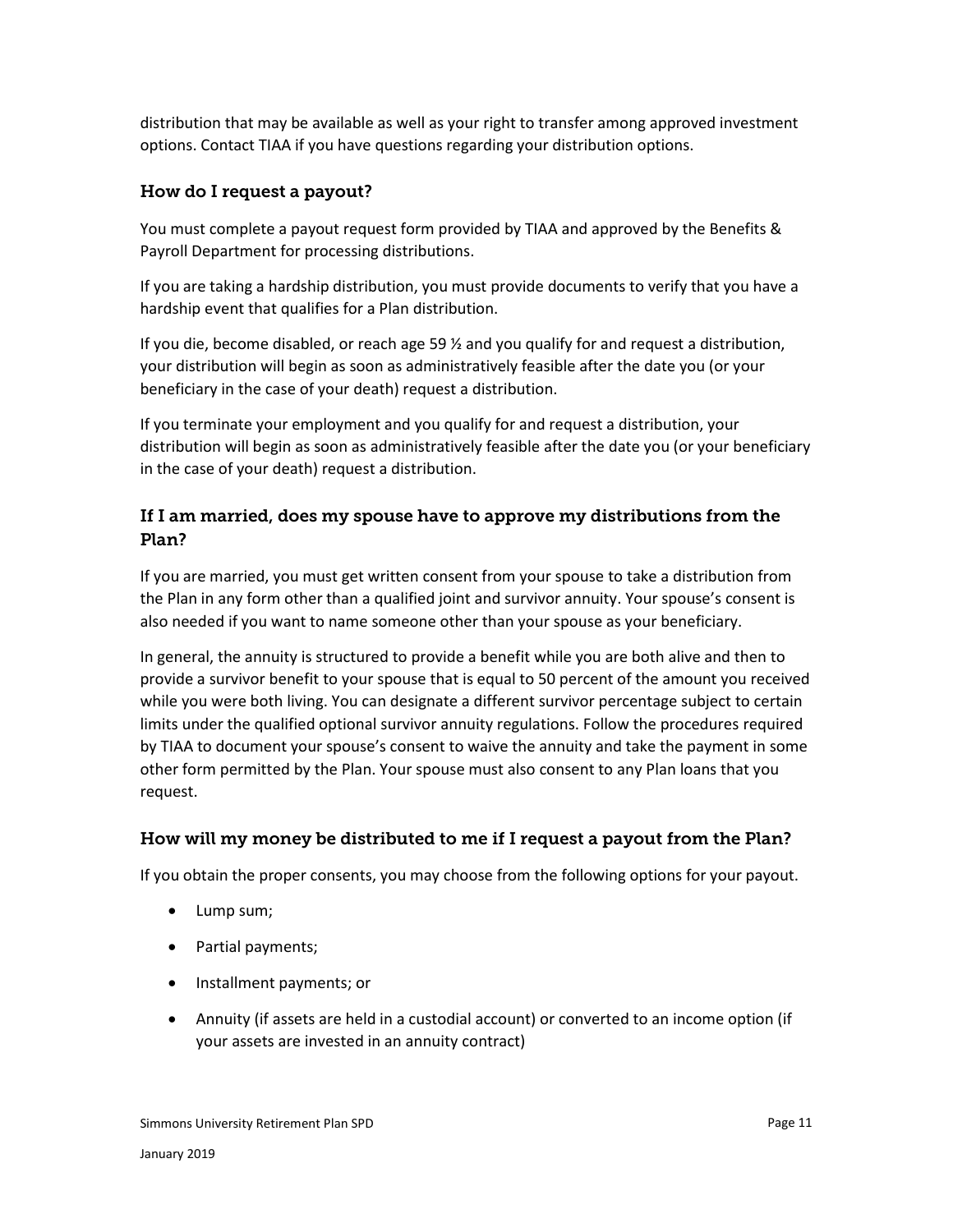The Group Agreement governing the investment options that you selected for your contributions may further restrict your payout options. Please contact TIAA if you have questions regarding your distribution options.

If your distribution is eligible to be rolled over, you may choose to have your distribution paid to another eligible retirement plan. Contact TIAA for information regarding rollover procedures.

#### <span id="page-12-0"></span>Do any penalties or restrictions apply to my payouts?

Generally, if you take a payout from the Plan before you are age 59½, a 10 percent early distribution penalty will apply to the taxable portion of your payout. There are some exceptions to the 10 percent penalty. Your tax adviser can assist you in determining whether you qualify for a penalty exception.

If your payout is eligible to be rolled over, 20 percent of the taxable portion of your payout will be withheld and remitted to the IRS as a credit toward the taxes you will owe on the payout amount unless you do a direct rollover.

EXAMPLE: You request a \$10,000 payout from the pre-tax portion of your Plan account. If the amount is eligible to be rolled over to another plan, but you choose not to roll it over directly, you will receive \$8,000 and \$2,000 will be remitted to the IRS.

#### <span id="page-12-1"></span>Can I take a loan from the Plan?

Although the Plan is designed primarily to help you save for retirement, you may take a loan from the Plan as outlined below, subject to the terms and restrictions in the applicable Group Agreement. Contact TIAA if you have questions regarding your loan options.

Generally, the minimum loan amount that you may take is \$1,000 and the maximum loan amount is \$50,000. The maximum amount you can borrow may be less, however, depending on two factors: 1) the amount of your accumulation under the Plan, and 2) whether you have taken other loans from any of Simmons's plans within the last year. If you have not had a plan loan in the previous year, your maximum loan cannot be greater than one-half of your vested account balance or \$50,000, whichever is less. If you have had another loan, the \$50,000 maximum will be reduced by the highest outstanding loan balance in the 12-month period prior to the new loan.

If you default on a loan, your right to a future loan may be restricted. Further, the maximum amount that you can borrow from the Plan will be reduced by the amount in default (plus interest) until the defaulted amount can be deducted from your Plan accumulation. If more than one employer contributed to your TIAA Annuities, you can only take loans based on the amount you accumulated under Simmons's plan. You should check with your other employers for the rules that apply to loans from the amounts you accumulated while working for the other employers.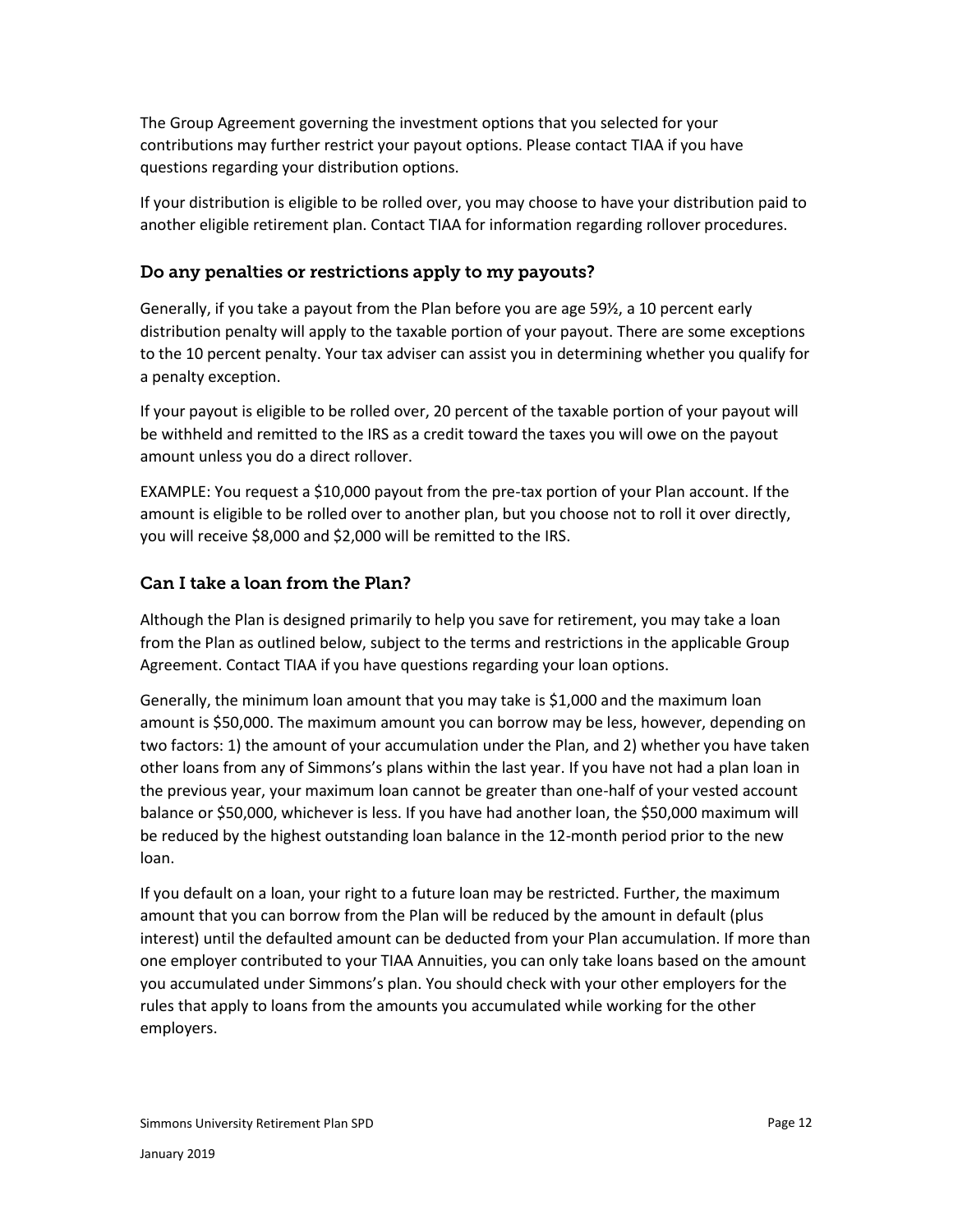The maximum amount you may borrow from the Plan is also limited to the portion of your Plan balance that consists of the following types of contributions:

- pre-tax Deferrals
- Matching Contributions (if applicable)

If your loan is used to purchase a primary residence, you must repay it within ten years. Please note that such loans require supporting documentation to be approved. Other loans must be repaid within five years.

## <span id="page-13-0"></span>How do I apply for a loan?

To apply for a loan you must complete the loan application provided (or approved) by the University that is available through TIAA, and pay any applicable loan fees.

#### <span id="page-13-1"></span>What is the interest rate for my loan?

The interest rate for your loan will vary, as described below, depending upon how your retirement balance is invested.

- Group Supplemental Retirement Unit-Annuity (GSRA) contract The interest rate is variable and can increase or decrease every three months. The interest rate you pay initially will be the higher of 1) the Moody's Corporate Bond Yield Average for the calendar month ending two months before your loan is issued; or 2) the interest rate credited before your annuity starting date, as stated in the applicable rate schedule, plus 1 percent. Thereafter, the rate may change quarterly, but only if the new rate differs from your current rate by at least ½ percent.
- Retirement Loan (RL) contract The interest rate you pay initially will be the higher of 1) the Moody's Corporate Bond Yield Average for the calendar month ending two months before your loan is issued; or 2) the interest credited before your annuity starting date, as stated in the applicable rate schedule, plus 1 percent. Thereafter the rate will change annually, but only if the Moody's Corporate Bond Yield Average for the calendar month ending two months before the anniversary of your loan differs from your current rate by at least a half percent. If the latest average differs by less, your interest rate will remain the same for the next year.
- TIAA mutual funds The interest rate for loans from TIAA mutual funds will be fixed for the term of the loan and will be equal to the Federal Reserve Board Bank prime loan rate plus 1 percent at the time of the loan origination.

# <span id="page-13-2"></span>What if I don't repay my loan?

You will be required to repay the loan amount (plus interest) to the Plan. If you default on the loan, you will be taxed on the amount of the outstanding loan balance and will be subject to a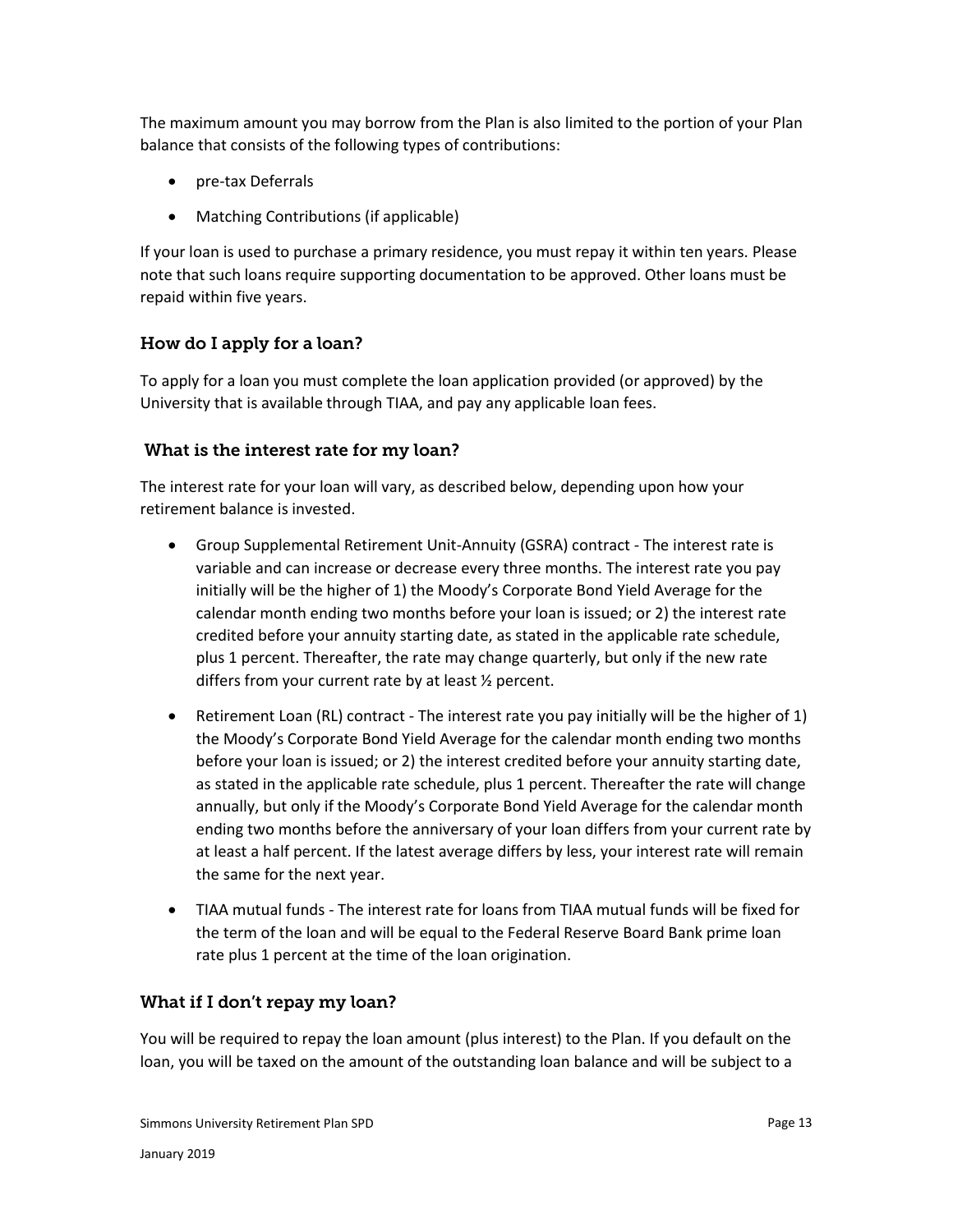10 percent penalty if you are under age 59½. In addition, the University has the right to foreclose its security interest in the portion of your vested account under the Plan that you pledged as security for the loan, when an event allowing a Plan distribution occurs. The following events will cause a loan default:

- Not repaying your loan as set forth in your loan agreement.
- Breaching any of your obligations under your loan agreement.
- Severing your employment (for loans from mutual funds in custodial accounts)

If your loan is defaulted, the University has the right to foreclose the security interest in your vested account balance pledged for repayment, when an event which triggers a distribution of your benefits occurs. In addition, the loan administrator (i.e investment vendor) will report the loan default to the IRS and the outstanding loan amount and accrued interest will be treated as a taxable distribution. If you are under age 59½, this could result in a 10 percent penalty on the taxable portion of the default.

## <span id="page-14-0"></span>What if I die before receiving all of my money from the Plan?

If you die before taking all of your assets from the Plan, the remaining balance will be paid to your designated beneficiary. **To designate your beneficiary, you must follow the procedures established by the University and TIAA. Your beneficiary information should be regularly reviewed and updated as necessary by contacting TIAA.** If you are married and decide to name someone other than your spouse as your beneficiary, your spouse must consent in writing to your designation. It is important to review your designation from time to time and update it if your circumstances change (e.g., a divorce, death of a named beneficiary).

If you do not name a beneficiary, 50% of your balance will be paid to your spouse and 50% will be paid to your estate. If you do not name a beneficiary and have no surviving spouse, your remaining balance in the Plan will be paid to your estate, unless a different alternative is provided in the Group Agreement.

If your Plan balance is \$5,000 or less at the time of your death, your beneficiary will generally have the same options regarding the form of the distribution that are available to you as a Participant. If the balance is greater than \$5,000, your beneficiary may be required to take the payouts in the form of a life annuity, unless the annuity has been properly waived by you and your spouse during your lifetime. Your beneficiary may also have the option of rolling their distribution into an IRA. The Group Agreement governing the investment options that you selected for your contributions may further restrict your beneficiary's options regarding the manner in which the accumulation will be distributed.

If you die after beginning age 70½ payments, as described in the following question, your beneficiary must continue taking distributions from the plan at least annually. If you die before beginning age 70½ payments, your beneficiary may have the option of (1) taking annual payments beginning the year following your death (or the year you would have reached age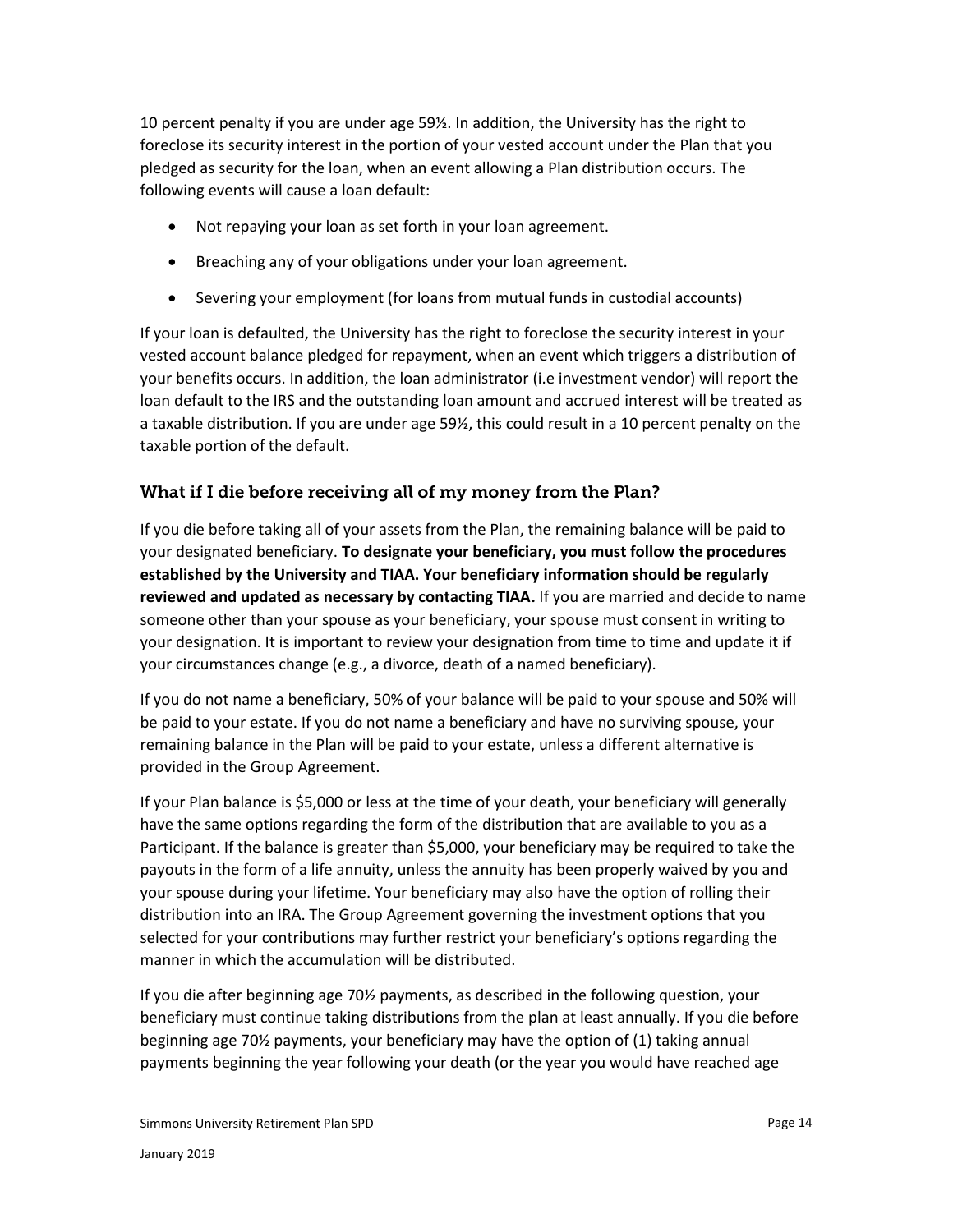70½, if your spouse is your beneficiary), or (2) delaying their distribution until the year containing the fifth anniversary of your death, provided they take the entire amount remaining during that fifth year.

## <span id="page-15-0"></span>How long can I leave the money in my Plan?

When you terminate from employment, your balance will generally not be paid out of the Plan until you request a payout.

# <span id="page-15-1"></span>Age 70½ Required Distributions

When you reach age 70½, you will generally need to begin taking a distribution each year based on your balance in the Plan. However, you can delay required distributions from retirement plans through Simmons until you actually separate from service from Simmons. Contributions for periods before 1987 (excluding earnings on those contributions) will generally not be subject to the required distribution rules until you reach age 75. You may also have the option to satisfy your required minimum distribution from the Plan by aggregating all your 403(b) plans and taking the required minimum distribution from any one or more of the individual 403(b) plans.

## <span id="page-15-2"></span>What if the Plan is terminated?

If the Plan is terminated, your entire account balance will be distributed from the Plan. To the extent you are invested in an annuity contract, you will receive a distribution of the contract.

# <span id="page-15-3"></span>ADMINISTRATION INFORMATION AND RIGHTS UNDER ERISA

#### <span id="page-15-4"></span>Who established the Plan?

The official name of the Plan is Simmons University Retirement Plan.

The Employer who adopted the Plan is: Simmons University 300 The Fenway Boston, MA 02115-5898 617-521-2084 Federal Tax Identification Number: 042103629 Fiscal Year End: 12/31

Your Employer has assigned Number 001 to the Plan.

The Plan is a 403(b) defined contribution plan, and contributions to the Plan made on your behalf (and earnings) will be separately accounted for within the Plan.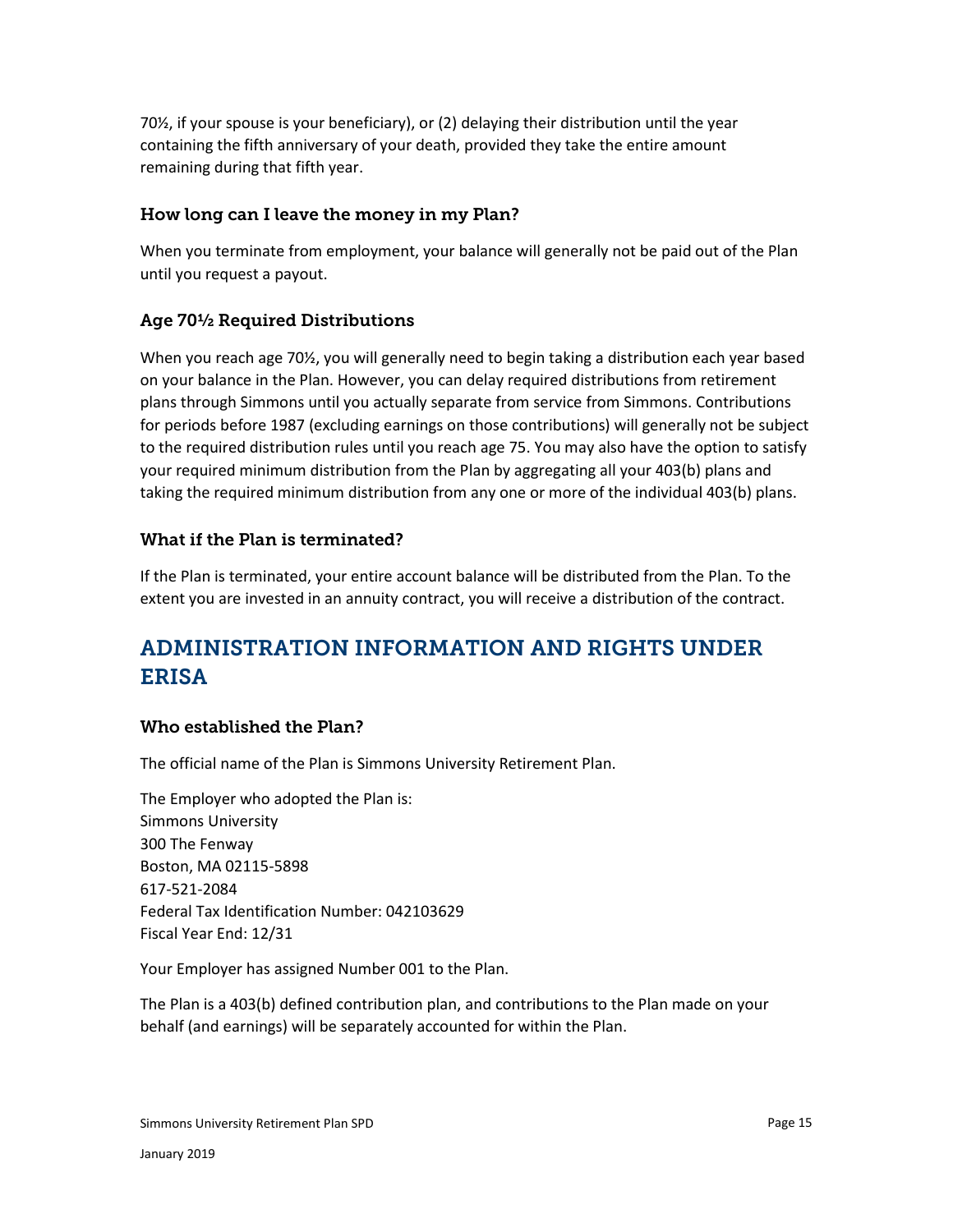#### <span id="page-16-0"></span>When did the Plan become effective?

Your Employer previously restated the Simmons College Defined Contribution Retirement Plan, which was originally adopted 01/01/1976, and the College Tax Deferred Annuity Plan, which as originally adopted January 01/01/1977, collectively as the Simmons University Retirement Plan, effective 12/31/2015. The Plan has been further amended since its most recent restatement. This SPD summarizes the terms of the Plan as in effect on January 1, 2019.

#### <span id="page-16-1"></span>Who is responsible for the day-to-day operations of the Plan?

Your Employer is responsible for the day-to-day administration of the Plan. To assist in operating the Plan efficiently and accurately, Simmons University may appoint others to act on its behalf or to perform certain functions.

#### <span id="page-16-2"></span>Who pays the expenses associated with operating the Plan?

All reasonable Plan administration expenses including those involved in retaining necessary professional assistance may be paid from the assets of the Plan, to the extent permitted by the Group Agreements. These expenses may be allocated among you and all other Plan participants or, for expenses directly related to you, charged against your account balance. Examples of expenses that may be directly related to you include general recordkeeping fees and expenses related to processing your distributions or loans (if applicable), qualified domestic relations orders, and your ability to direct the investment of your Plan balance, if applicable. Finally, the University may, in its discretion, pay any or all of these expenses. For example, the employer may pay expenses for current employees, but may deduct the expenses of former employees directly from their accounts. The University will provide you with a summary of all Plan expenses and the method of payment of the expenses upon request.

#### <span id="page-16-3"></span>Does the Employer have the right to change the Plan?

The Plan will be amended from time to time to incorporate changes required by the law and regulations governing retirement plans. The University also has the right to amend the Plan to add new features or to change or eliminate various provisions. The University cannot, however, amend the Plan to take away or reduce protected benefits that have accrued under the Plan.

# <span id="page-16-4"></span>Does participation in the Plan provide any legal rights regarding my employment?

The Plan does not intend to, and does not, provide any additional rights to employment or constitute a contract for employment. The purpose of the Summary Plan Description is to help you understand how the Plan operates and the benefits available to you under the Plan. The Plan document is the controlling legal document with respect to the operation of and rights granted under the Plan and if there are any inconsistencies between this Summary Plan Description and the Plan document, the Plan document will be followed.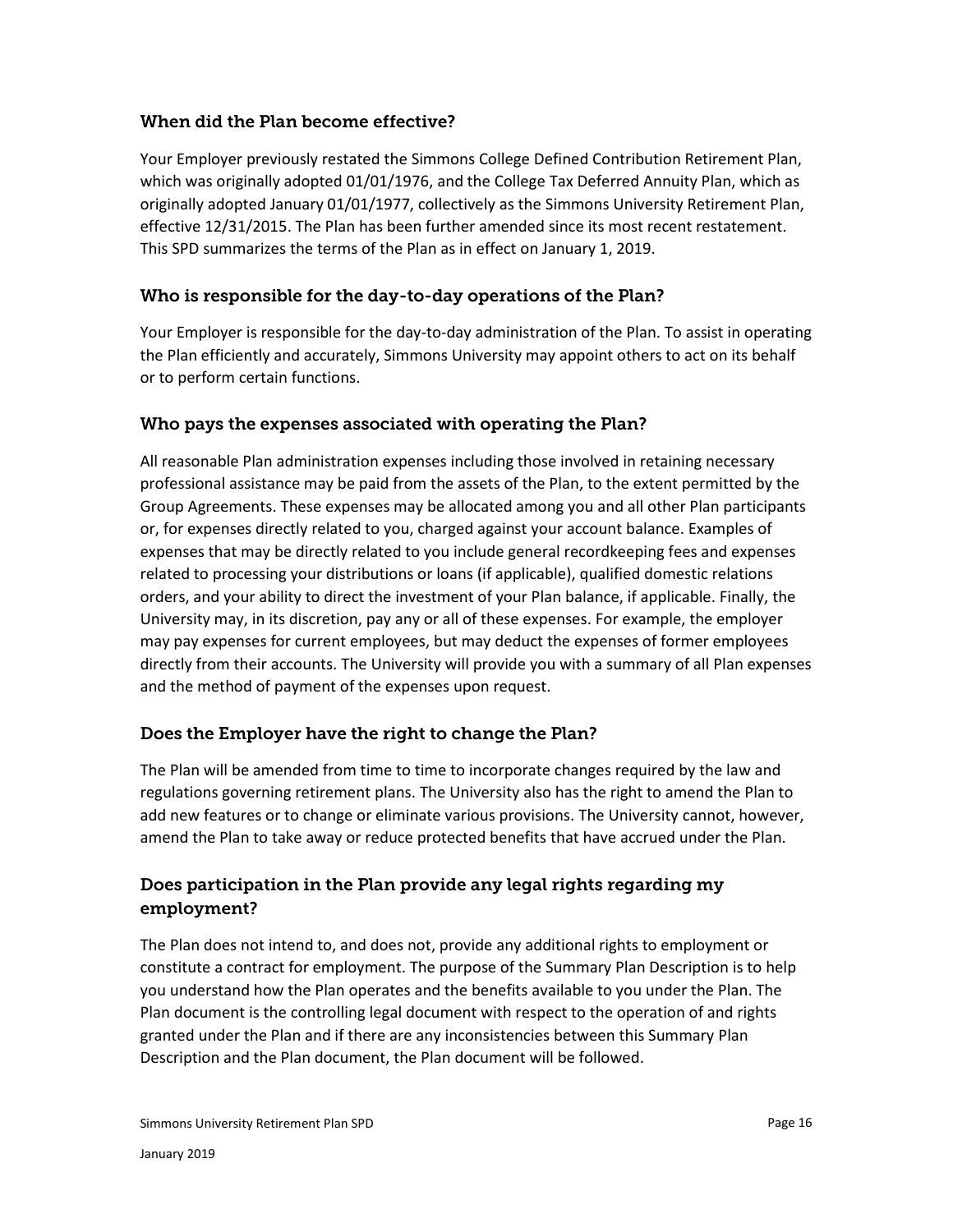#### <span id="page-17-0"></span>Can creditors or other individuals request a payout from my Plan balance?

Creditors (other than the IRS) and others generally may not request a distribution from your Plan balance. One major exception to this rule is that your Employer may distribute or reallocate your benefits in response to a qualified domestic relations order. A qualified domestic relations order is an order or decree issued by a court that requires you to pay child support or alimony or to give a portion of your Plan account to an ex-spouse or legally separated spouse. The University will review the order to ensure that it meets certain criteria before any money is paid from your account. You (or your beneficiary) may obtain, at no charge, a copy of the procedures Simmons will use for reviewing and qualifying domestic relations orders by contacting either the University or TIAA.

#### <span id="page-17-1"></span>How do I file a claim?

To claim a benefit that you are entitled to under the Plan, you must file a written request with the Benefits and Payroll Department. The claim must set forth the reasons you believe you are eligible to receive benefits and you must authorize the Employer to conduct any necessary examinations and take the steps to evaluate the claim.

## <span id="page-17-2"></span>What if my claim is denied?

Except as described below, if your claim is denied, your Employer will provide you (or your beneficiary) with a written notice of the denial within 90 days of the date your claim was filed. This notice will give you the specific reasons for the denial, the specific provisions of the Plan upon which the denial is based, and an explanation of the procedures for appeal.

Notwithstanding any language herein to the contrary, if the University is deciding whether you are disabled under the terms of the Plan, the University will make such determination in accordance with ERISA's disability claims regulations as in effect for claims made after April 1, 2018.

In the case of a claim for disability benefits, if the Employer is making a determination of whether you are disabled, you will be notified of a denial of your claim within a reasonable amount of time, but not later than 45 days after the Plan receives your claim. The 45-day time period may be extended by the Plan for up to 30 days if the Employer determines that an extension is necessary due to matters beyond the control of the Plan. Simmons will notify you, before the end of the 45-day period, of the reason(s) for the extension and the date by which the Plan expects to make a decision regarding your claim.

If, before the end of the 30-day extension, the University determines that, due to matters beyond the control of the Plan, a decision regarding your claim cannot be made within the 30 day extension, the period for making the decision may be extended for an additional 30 days, provided that the University notifies you, before the end of the first 30-day extension, of the circumstances requiring the additional extension and the date as of which the Plan expects to make a decision. The notice will specifically explain the standards on which the approval of your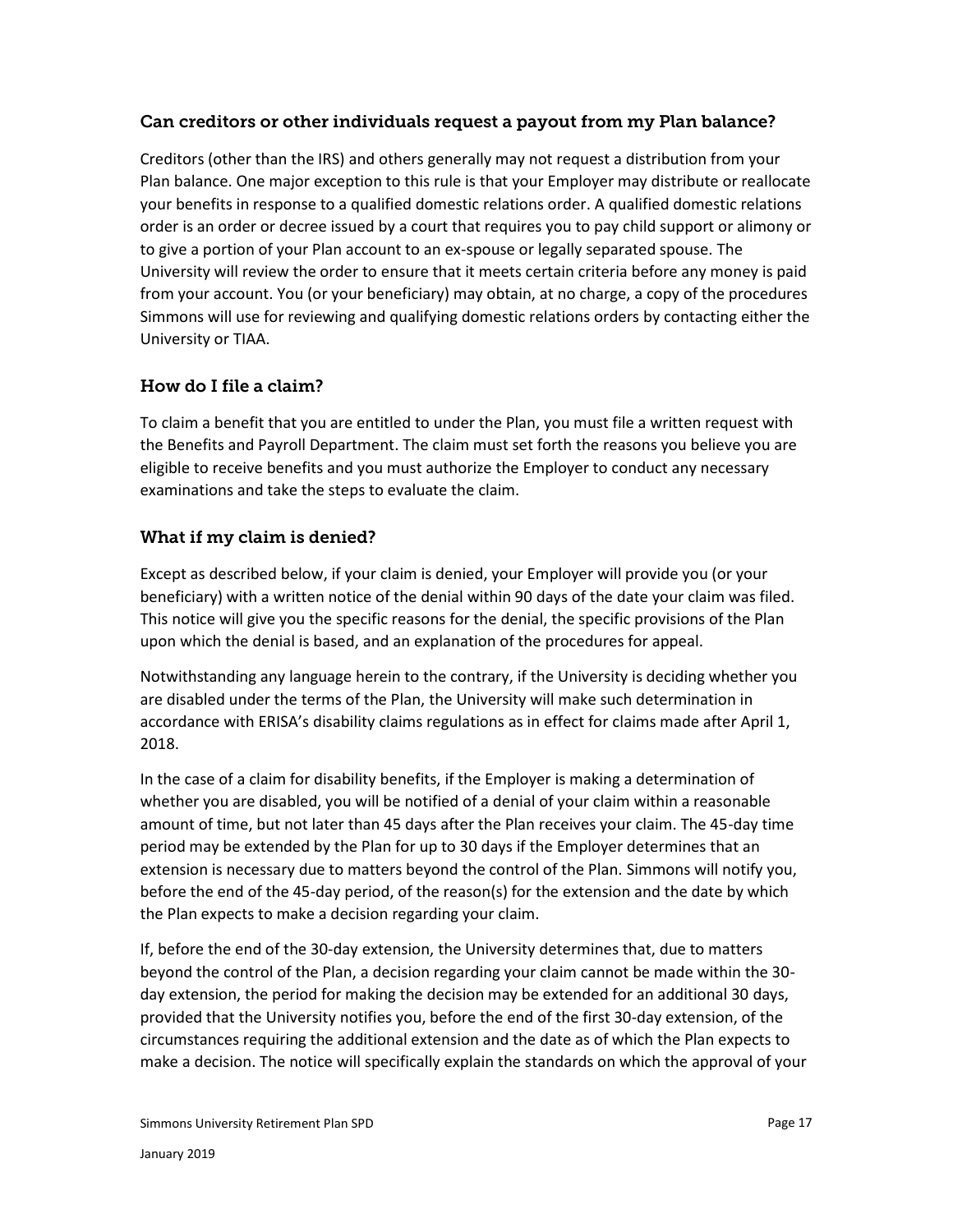claim will be based, the unresolved issues that prevent a decision on your claim, and the additional information needed to resolve those issues. You will have at least 45 days within which to provide the specified information.

The period of time within which approval or denial of your claim is required to be made generally begins at the time your claim is filed. If the period of time is extended because you fail to submit information necessary to decide your claim, the period for approving or denying your claim will not include the period of time between the date on which the notification of the extension is sent to you and the date on which you provide the additional information.

The University will provide you with written or electronic notification if your claim is denied. The notification will provide the following:

- i. The specific reason or reasons for the denial;
- ii. Reference to the specific section of the Plan on which the denial is based;
- iii. A description of any additional information that you must provide before the claim may continue to be processed and an explanation of why such information is necessary;
- iv. A description of the Plan's review procedures and the time limits applicable to such procedures, including a statement of your right to bring a civil action under Section 502(a) of the Employee Retirement Income Security Act (ERISA) following a claim denial on review; and
- v. If the claim denial is based on a medical necessity, experimental treatment, or similar situation, either an explanation of the scientific or clinical basis for the denial, applying the terms of the Plan to your medical circumstances, or a statement that an explanation will be provided free of charge upon request.

In the case of a claim for disability benefits, you will also be provided with a discussion of the decision, including an explanation of the basis for disagreeing with or not following:

- i. Your views presented to the Plan of health care professionals treating you and vocational professionals who evaluated you;
- ii. The views of medical or vocational experts whose advice was obtained on behalf of the Plan in connection with your adverse benefit determination, without regard to whether the advice was relied upon in making the benefit determination; or
- iii. A disability determination made by the Social Security Administration that you present to the Plan.

In addition, in the case of a claim for disability benefits filed under this Plan after April 1, 2018, a claim denial will also include any cancellation or discontinuance of disability benefits under the Plan that has a retroactive effect (whether or not, in connection with the rescission, there is an adverse effect on any particular benefit at that time).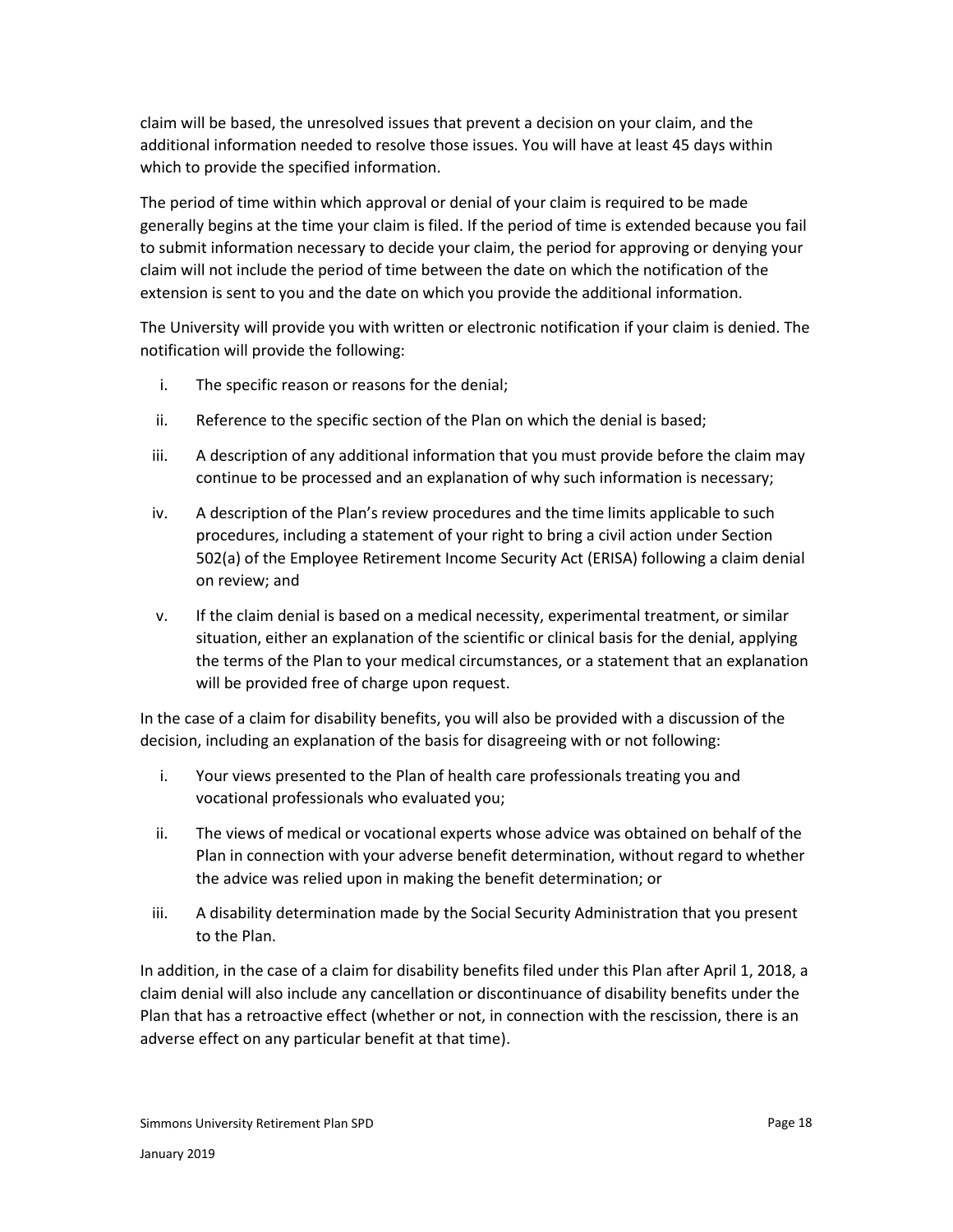## <span id="page-19-0"></span>May I appeal the decision of the Employer?

You or your beneficiary will have 60 days from the date you receive the notice of claim denial in which to appeal the University's decision. You may request that the review be in the nature of a hearing and an attorney may represent you. However, in the case of a claim for disability benefits, if the University is deciding whether you are disabled under the terms of the Plan, you will have at least 180 days following receipt of notification of a claim denial within which to appeal your Employer's decision.

You may submit written comments, documents, records, and other information relating to your claim. In addition, you will be provided, upon request and free of charge, reasonable access to, and copies of, all documents, records, and other information pertaining to your claim. Your appeal will take into account all comments, documents, records, and other information submitted by you relating to the claim, even if the information was not included originally.

If the claim is for disability benefits, your claim will be reviewed independent of your original claim and will be conducted by a named fiduciary of the Plan other than the individual who denied your original claim or any of his or her employees.

In deciding an appeal of a claim denial that is based in whole or in part on a medical judgment, the appropriate named fiduciary will consult with a health care professional who has appropriate training and experience in the field of medicine involved in the medical judgment;

- i. Simmons will provide you with the name(s) of the health care professional(s) who was consulted in connection with your original claim, even if the claim denial was not based on his or her advice. The health care professional consulted for purposes of your appeal will not be the same person or any of his or her employees.
- ii. You will be notified of the outcome of your appeal no later than 45 days after receipt of your request for the appeal, unless the University determines that special circumstances require an extension of time for processing the claim. If Simmons determines that an extension is required, written notice of the extension will be provided to you before the end of the initial 45-day period. The notice will identify the special circumstances requiring an extension and the date by which the Plan expects to make a decision regarding your claim.

Simmons will provide you with written or electronic notification of the final outcome of your claim. The notification with respect to an adverse benefit determination will include:

- i. A statement that you are entitled to receive, upon request and free of charge, reasonable access to, and copies of, all documents, records, and other information relevant to your claim;
- ii. A statement describing any additional voluntary appeal procedures offered by the Plan, your right to obtain the information about such procedures, and a statement of your right to bring an action under Section 502(a) of ERISA and, if the Plan imposes a contractual limitations period that applies to your right to bring such an action, a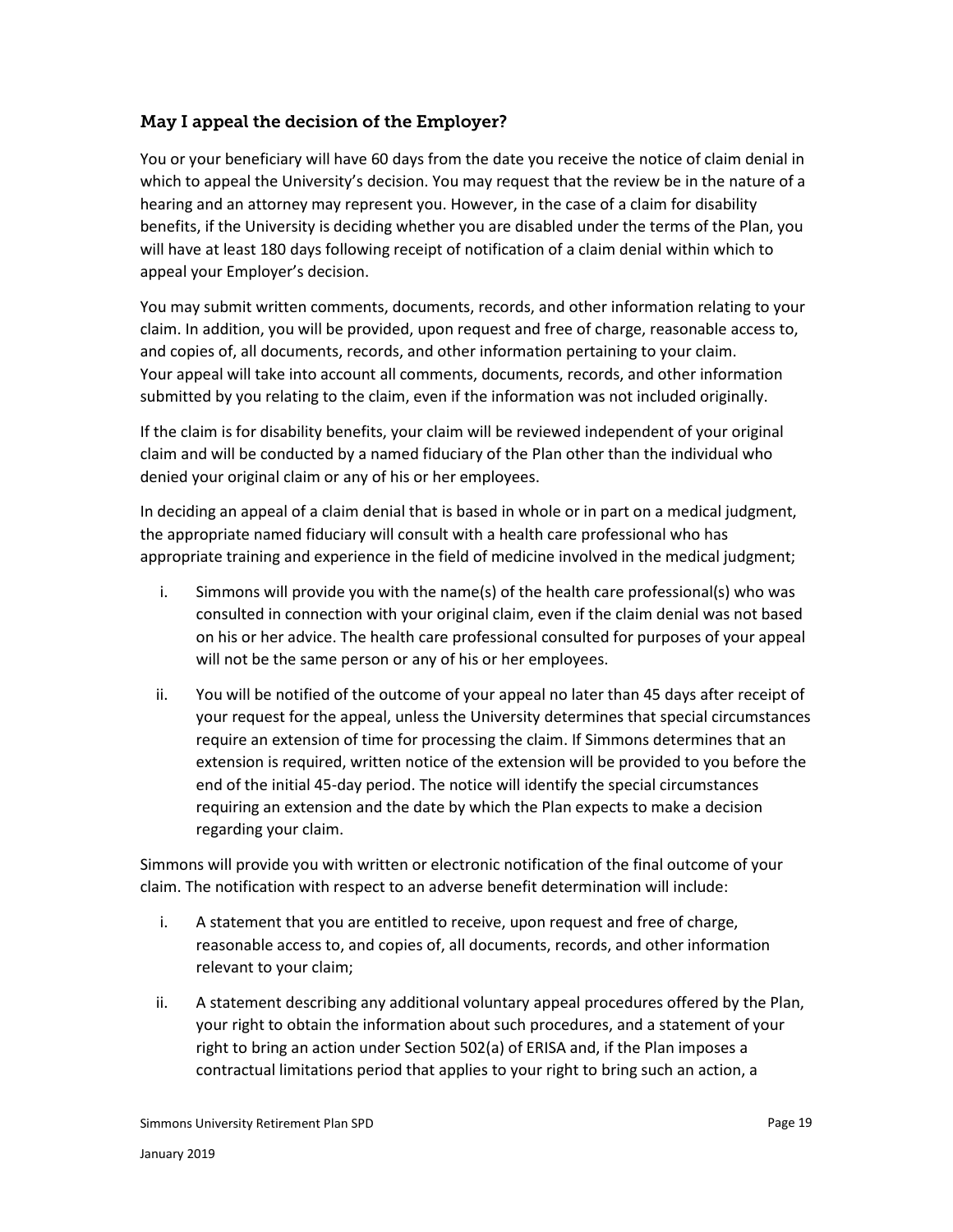statement to that effect which includes the calendar date on which such limitation expires on the claim; and

- iii. If the Employer used an internal rule or guideline in denying your claim, either 1) the specific rule or guideline, or a statement that the rule or guideline was relied upon in denying your claim, and 2) that a copy of the rule or guideline will be provided free of charge to you upon request.
- iv. If the claim denial is based on a medical necessity, experimental treatment, or similar situation, either an explanation of the scientific or clinical basis for the denial, applying the terms of the Plan to your medical circumstances, or a statement that an explanation will be provided free of charge upon request.

In the case of a claim for disability benefits, you will also be provided with a discussion of the decision, including an explanation of the basis for disagreeing with or not following:

- 1. Your views presented to the Plan of health care professionals treating you and vocational professionals who evaluated you;
- 2. The views of medical or vocational experts whose advice was obtained on behalf of the Plan in connection with your adverse benefit determination, without regard to whether the advice was relied upon in making the benefit determination; or
- 3. A disability determination made by the Social Security Administration that you present to the Plan.

# <span id="page-20-0"></span>If I need to take legal action with respect to the Plan, who is the agent for service of legal process?

Simmons University is the agent to be served with legal papers regarding the Plan.

# <span id="page-20-1"></span>What are my legal rights and protections with respect to the Plan?

As a Participant in this Plan, you are entitled to certain rights and protections under ERISA. ERISA provides that all Plan Participants shall be entitled to do the following.

#### <span id="page-20-2"></span>Receive Information About Your Plan and Benefits

- 1. Examine, without charge, at the Employer's office and at other specified locations, all Plan documents governing the Plan, including insurance contracts and collective bargaining agreements, and a copy of the latest annual report (Form 5500 Series) filed by the Plan with the U.S. Department of Labor and available at the Public Disclosure Room of the Employee Benefits Security Administration.
- 2. Obtain, upon request to the Employer, copies of documents governing the operations of the Plan, including insurance contracts and collective bargaining agreements, and copies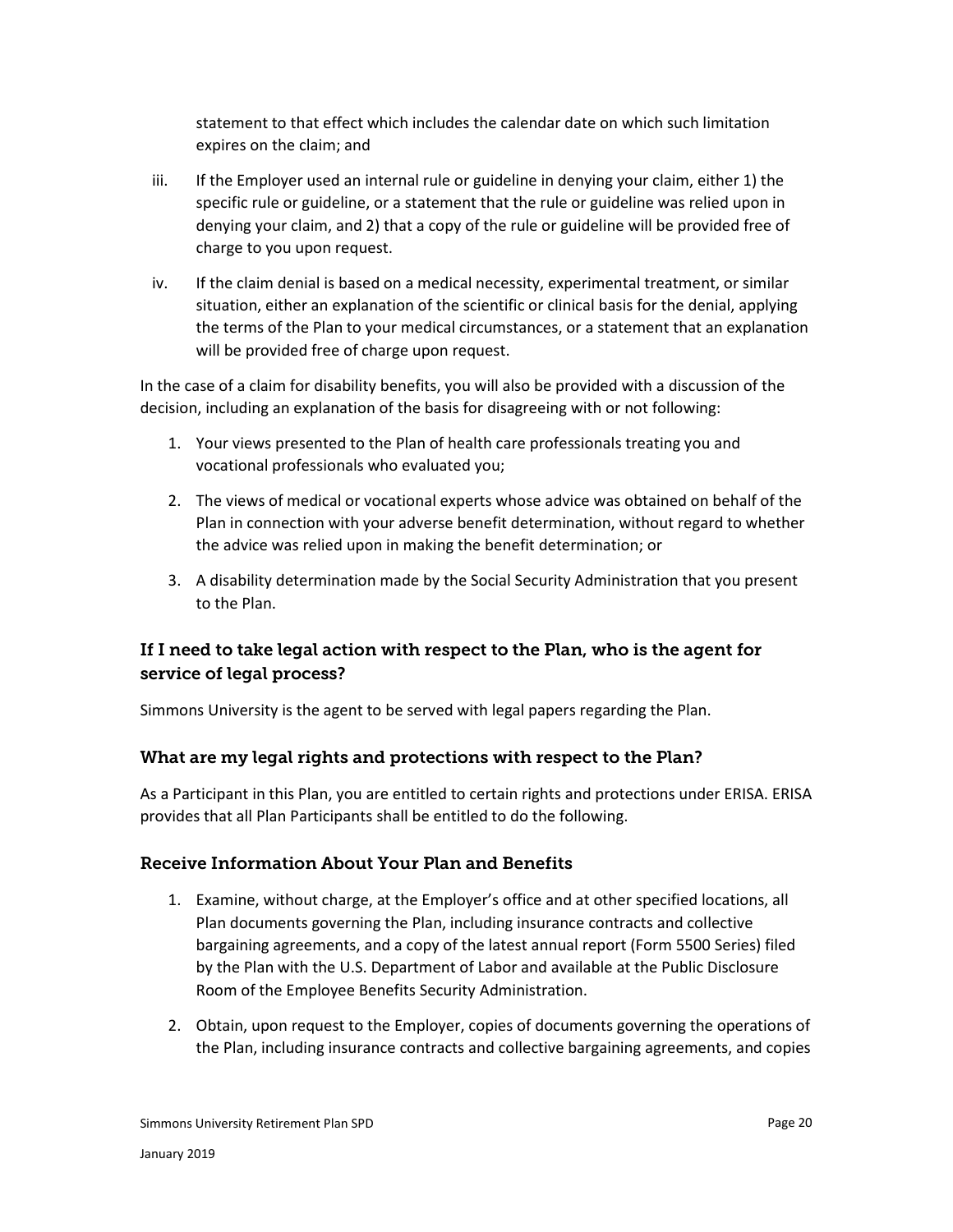of the latest annual report (Form 5500 Series) and updated Summary Plan Description (SPD). The University may charge a reasonable fee for the copies.

- 3. Receive a summary of the Plan's annual financial report. The University is required by law to furnish each Participant with a copy of this Summary Annual Report.
- 4. Obtain, once a year, a statement of the total benefits accrued and the vested benefits (if any) or the earliest date on which benefits will become vested. The Plan may require a written request for this statement, but it must provide the statement free of charge.

## <span id="page-21-0"></span>Prudent Actions by Plan Fiduciaries

In addition to creating rights for Plan Participants, ERISA imposes duties upon the people who are responsible for the operation of the Plan. The people who operate your Plan, called "fiduciaries" of the Plan, have a duty to do so prudently and in the interest of you and other Plan Participants and beneficiaries. No one, including your Employer, or any other person, may terminate you or otherwise discriminate against you in any way to prevent you from obtaining a retirement benefit or exercising your rights under ERISA.

## <span id="page-21-1"></span>Enforce Your Rights

If your claim for a benefit is denied or ignored, in whole or in part, you have a right to know why this was done, to obtain copies of documents relating to the decision without charge, and to appeal any denial, all within certain time schedules. Under ERISA, there are steps you may take to enforce the above rights. For instance, if you request a copy of Plan documents or the latest annual report from the Plan and do not receive them within 30 days, you may file suit in a Federal court. In such a case, the court may require the University to provide the materials and pay you up to \$110 a day until you receive the materials, unless the materials were not sent because of reasons beyond the control of the University. If you have a claim for benefits which is denied, or ignored, in whole or in part, you may file suit in a state or Federal court. In addition, if you disagree with the Plan's decision or lack thereof concerning the qualified status of a domestic relations order or a medical child support order, you may file suit in Federal court. If it should happen that Plan fiduciaries misuse the Plan's money, or if you are discriminated against for asserting your rights, you may seek assistance from the U.S. Department of Labor, or you may file suit in a Federal court. The court will decide who should pay court costs and legal fees. If you are successful, the court may order the person you have sued to pay the costs and fees. If you lose, the court may order you to pay these costs and fees, for example, if the court finds your claim is frivolous.

#### <span id="page-21-2"></span>Assistance with Your Questions

If you have any questions about your Plan, you should contact the Benefits and Payroll Department. If you have any questions about this statement or about your rights under ERISA, or if you need assistance in obtaining documents from the Employer, you should contact the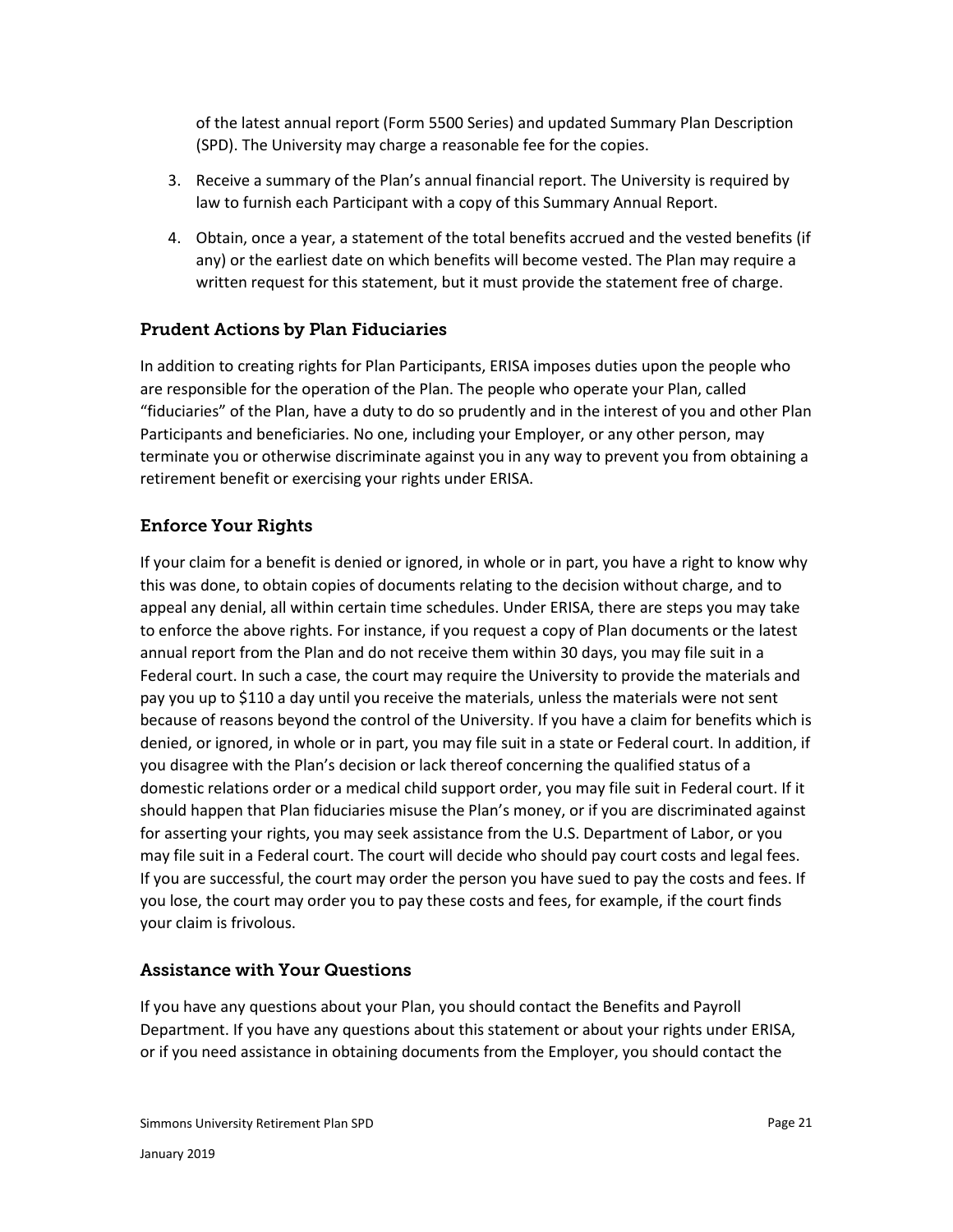nearest area office of the Employee Benefits Security Administration, U.S. Department of Labor, listed in your telephone directory or the Division of Technical Assistance and Inquiries, Employee Benefits Security Administration, U.S. Department of Labor, 200 Constitution Avenue N.W., Washington D.C. 20210. You may also obtain certain publications about your rights and responsibilities under ERISA by calling the publications hotline of the Employee Benefits Security Administration.

# <span id="page-22-0"></span>DEFINITIONS

**Compensation** – The definition of Compensation under the Plan can vary depending upon the purpose (e.g., allocations, nondiscrimination testing, and tax deductions).

In general, the amount of your earnings from Simmons University taken into account under the Plan is all earnings reported to you on Form W-2. Compensation will include amounts that are not included in your taxable income that were deferred under a cafeteria plan, a 401(k) plan, a salary deferral SEP plan, a 403(b) tax-sheltered annuity plan, a 457(b) deferred compensation plan of a state or local government or tax-exempt employer, or transportation fringe benefits that you receive. The definition of Compensation used under the Plan has been further adjusted to exclude the following amounts.

- Bonuses
- Overtime pay
- Amounts deemed to be compensation that relate to an automatic enrollment cafeteria plan where you fail to provide proof of insurance will be excluded when determining your Compensation.

If you receive payments from the University within 2 ½ months after severing your employment, any regular pay for services you performed prior to severance will be included in Compensation. Other post-severance payments will affect your Compensation as described below.

- Unused accrued sick, vacation or other leave that you are entitled to cash out will be excluded from Compensation.
- Amounts received under a nonqualified unfunded deferred compensation program will be excluded from Compensation.
- If Simmons chooses to provide differential pay to you while you are on active duty with the uniformed services for a period of more than 30 days, the pay will be considered additional Compensation paid to you for purposes of determining Plan contributions. See your Plan Administrator to determine if your Employer provides differential pay.
- The measuring period for Compensation will be the Plan Year.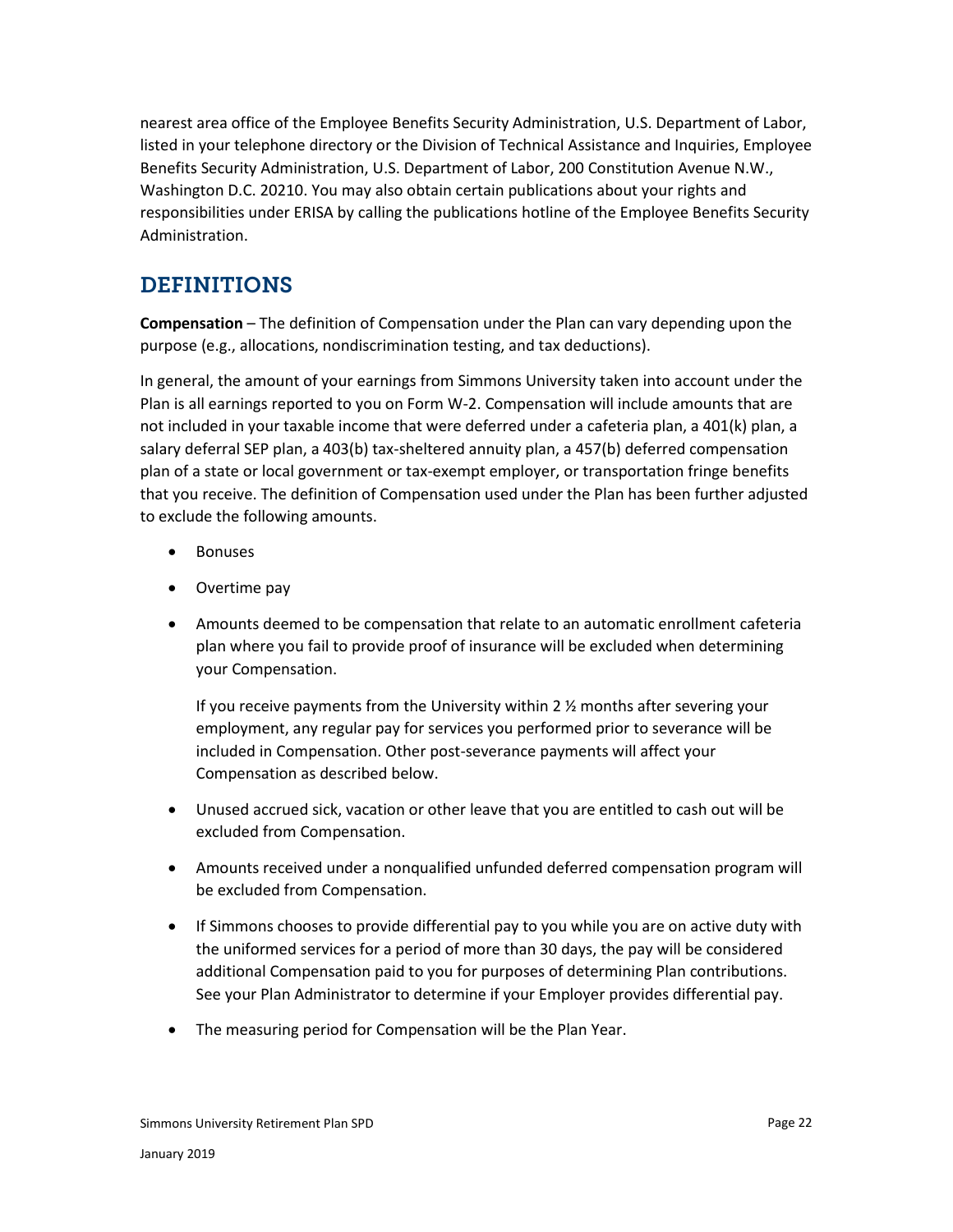The maximum amount of Compensation that will be taken into account under the Plan is \$280,000 (for 2019). This amount increases as the cost of living rises.

**Deferrals** – Deferrals are the dollars you choose to contribute to the Plan through payroll deduction on pre-tax basis.

**Disabled** – You will be considered Disabled if you cannot engage in any substantial, gainful activity because of a medically determined physical or mental impairment that is expected to last at least 12 months.

**Early Retirement Age** – There is no Early Retirement Age designated under the Plan.

**Employer** – The Employer is Simmons University. Your Employer will also serve as the Plan Administrator, as defined in ERISA, who is responsible for the day to day operations and decisions regarding the Plan, unless a separate Plan Administrator is appointed for all or some of the plan responsibilities. The term Employer, as used in this Summary Plan Description, will also mean Plan Administrator, as that term is used in ERISA. The terms University, Simmons, Simmons University and Employer are used interchangeably in this document.

**Group Agreements** - All contributions to the Plan will be invested either in annuity contracts or in mutual funds held in custodial accounts. The agreements between the vendor and Simmons University that constitute or govern the annuity contracts and custodial accounts are referred to in this SPD as Group Agreements. The Group Agreements explain the unique rules that apply to each Plan investment and may, in some cases, limit your options under the Plan, including your transfer and distribution rights.

**Highly Compensated Employee** – A Highly Compensated Employee is any employee who 1) was a five percent owner at any time during the year or the previous year, or 2) for the previous year had Compensation from the University greater than \$125,000 (for 2019).

The \$125,000 threshold is increased as the cost of living rises.

**Hour of Service** – An Hour of Service, for purposes of determining Plan eligibility, vesting and eligibility to receive Employer contributions will be based on actual hours for which you are entitled to pay. You will receive credit for your hours of service with a tax-exempt institution of higher education for determining whether you have satisfied service requirements to participate in this Plan.

**Matching Contribution** – If you otherwise meet the Plan's eligibility requirements, the University may make Matching Contributions to the Plan based on the amount of Deferrals you contribute to the Plan.

**Normal Retirement Age** – Age 59.5 is considered the Normal Retirement Age under the Plan.

**Participant** – An employee of the Employer who has satisfied the eligibility requirements and entered the Plan is referred to as a Participant.